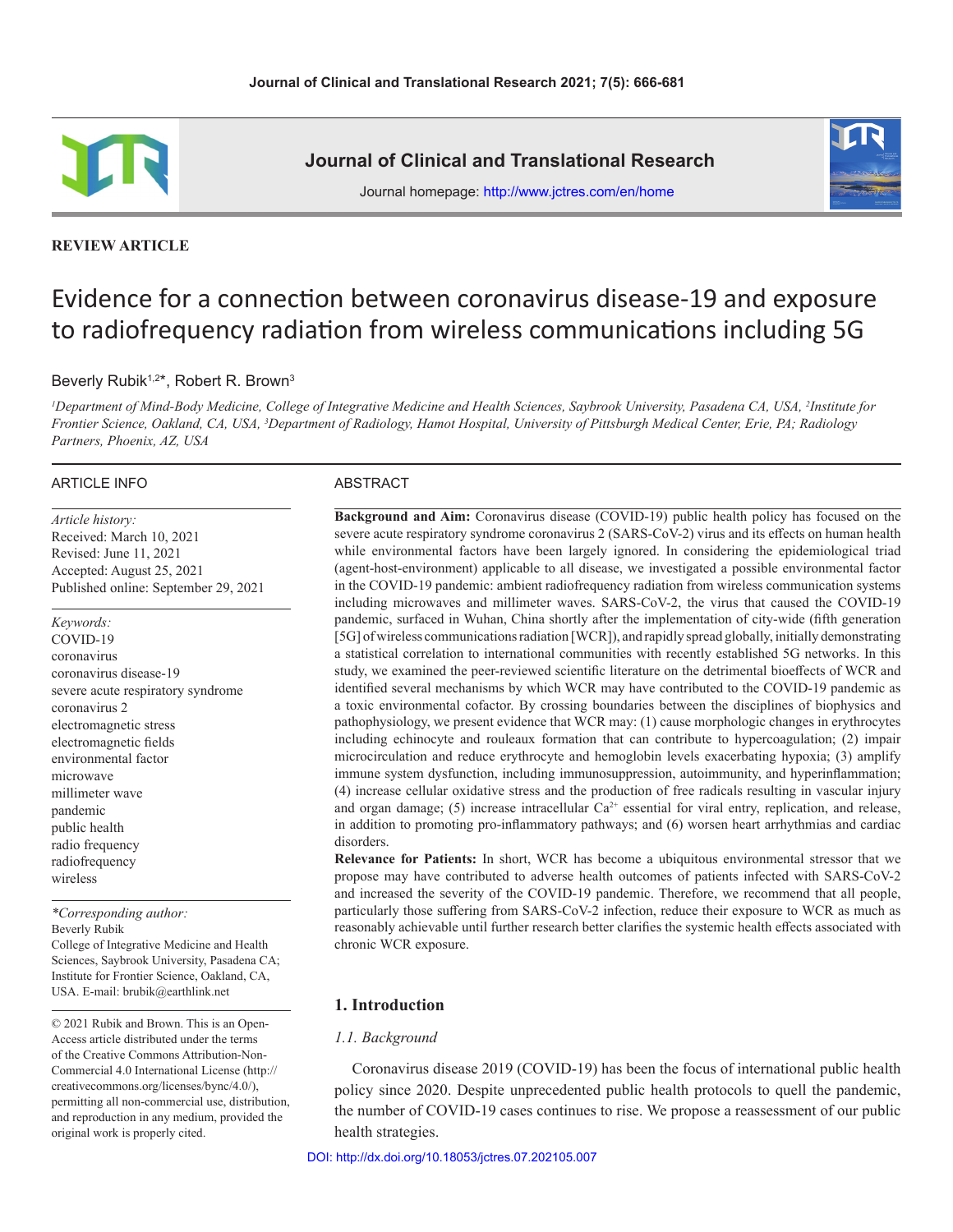According to the Center for Disease Control and Prevention (CDC), the simplest model of disease causation is the epidemiological triad consisting of three interactive factors: the agent (pathogen), the environment, and the health status of the host [[1\]](#page-10-0). Extensive research is being done on the agent, severe acute respiratory syndrome coronavirus 2 (SARS-CoV-2). Risk factors that make a host more likely to succumb to the disease have been elucidated. However, environmental factors have not been sufficiently explored. In this paper, we investigated the role of wireless communication radiation (WCR), a widespread environmental stressor.

We explore the scientific evidence suggesting a possible relationship between COVID-19 and radiofrequency radiation related to wireless communications technology including fifth generation (5G) of wireless communications technology, henceforth referred to as WCR. WCR has already been recognized as a form of environmental pollution and physiological stressor [[2\]](#page-10-1). Assessing the potentially detrimental health effects of WCR may be crucial to develop an effective, rational public health policy that may help expedite eradication of the COVID-19 pandemic. In addition, because we are on the verge of worldwide 5G deployment, it is critical to consider the possible damaging health effects of WCR before the public is potentially harmed.

5G is a protocol that will use high frequency bands and extensive bandwidths of the electromagnetic spectrum in the vast radiofrequency range from 600 MHz to nearly 100 GHz, which includes millimeter waves (>20 GHz), in addition to the currently used third generation (3G) and fourth generation (4G) longterm evolution (LTE) microwave bands. 5G frequency spectrum allocations differ from country to country. Focused pulsed beams of radiation will emit from new base stations and phased array antennas placed close to buildings whenever persons access the 5G network. Because these high frequencies are strongly absorbed by the atmosphere and especially during rain, a transmitter's range is limited to 300 meters. Therefore, 5G requires base stations and antennas to be much more closely spaced than previous generations. Plus, satellites in space will emit 5G bands globally to create a wireless worldwide web. The new system therefore requires significant densification of 4G infrastructure as well as new 5G antennas that may dramatically increase the population's WCR exposure both inside structures and outdoors. Approximately 100,000 emitting satellites are planned to be launched into orbit. This infrastructure will significantly alter the world's electromagnetic environment to unprecedented levels and may cause unknown consequences to the entire biosphere, including humans. The new infrastructure will service the new 5G devices, including 5G mobile phones, routers, computers, tablets, self-driving vehicles, machineto-machine communications, and the Internet of Things.

The global industry standard for 5G is set by the 3G Partnership Project (3GPP), which is an umbrella term for several organizations developing standard protocols for mobile telecommunications. The 5G standard specifies all key aspects of the technology, including frequency spectrum allocation, beamforming, beam steering, multiplexing multiple in, multiple out schemes, as well as modulation schemes, among others. 5G will

utilize from 64 to 256 antennas at short distances to serve virtually simultaneously a large number of devices within a cell. The latest finalized 5G standard, Release 16, is codified in the 3GPP published Technical Report TR 21.916 and may be downloaded from the 3GPP server at https://www.3gpp.org/specifications. Engineers claim that 5G will offer performance up to 10 times that of current 4G networks [[3\]](#page-10-2).

COVID-19 began in Wuhan, China in December 2019, shortly after city-wide 5G had "gone live," that is, become an operational system, on October 31, 2019. COVID-19 outbreaks soon followed in other areas where 5G had also been at least partially implemented, including South Korea, Northern Italy, New York City, Seattle, and Southern California. In May 2020, Mordachev [[4\]](#page-10-3) reported a statistically significant correlation between the intensity of radiofrequency radiation and the mortality from SARS-CoV-2 in 31 countries throughout the world. During the first pandemic wave in the United States, COVID-19 attributed cases and deaths were statistically higher in states and major cities with 5G infrastructure as compared with states and cities that did not yet have this technology [[5\].](#page-10-4)

There is a large body of peer reviewed literature, since before World War II, on the biological effects of WCR that impact many aspects of our health. In examining this literature, we found intersections between the pathophysiology of SARS-CoV-2 and detrimental bioeffects of WCR exposure. Here, we present the evidence suggesting that WCR has been a possible contributing factor exacerbating COVID-19.

## *1.2. Overview on COVID-19*

The clinical presentation of COVID-19 has proven to be highly variable, with a wide range of symptoms and variability from case to case. According to the CDC, early disease symptoms may include sore throat, headache, fever, cough, chills, among others. More severe symptoms including shortness of breath, high fever, and severe fatigue may occur in a later stage. The neurological sequela of taste and smell loss has also been described.

Ing *et al.* [[6](#page-10-5)] determined 80% of those affected have mild symptoms or none, but older populations and those with comorbidities, such as hypertension, diabetes, and obesity, have a greater risk for severe disease [[7](#page-10-6)]. Acute respiratory distress syndrome (ARDS) can rapidly occur [\[8\]](#page-10-7) and cause severe shortness of breath as endothelial cells lining blood vessels and epithelial cells lining airways lose their integrity, and protein rich fluid leaks into adjacent air sacs. COVID-19 can cause insufficient oxygen levels (hypoxia) that have been seen in up to 80% of intensive care unit (ICU) patients [[9\]](#page-10-8) exhibiting respiratory distress. Decreased oxygenation and elevated carbon dioxide levels in patients' blood have been observed, although the etiology for these findings remains unclear.

Massive oxidative damage to the lungs has been observed in areas of airspace opacification documented on chest radiographs and computed tomography (CT) scans in patients with SARS-CoV-2 pneumonia [[10\].](#page-10-9) This cellular stress may indicate a biochemical rather than a viral etiology [\[11\]](#page-10-10).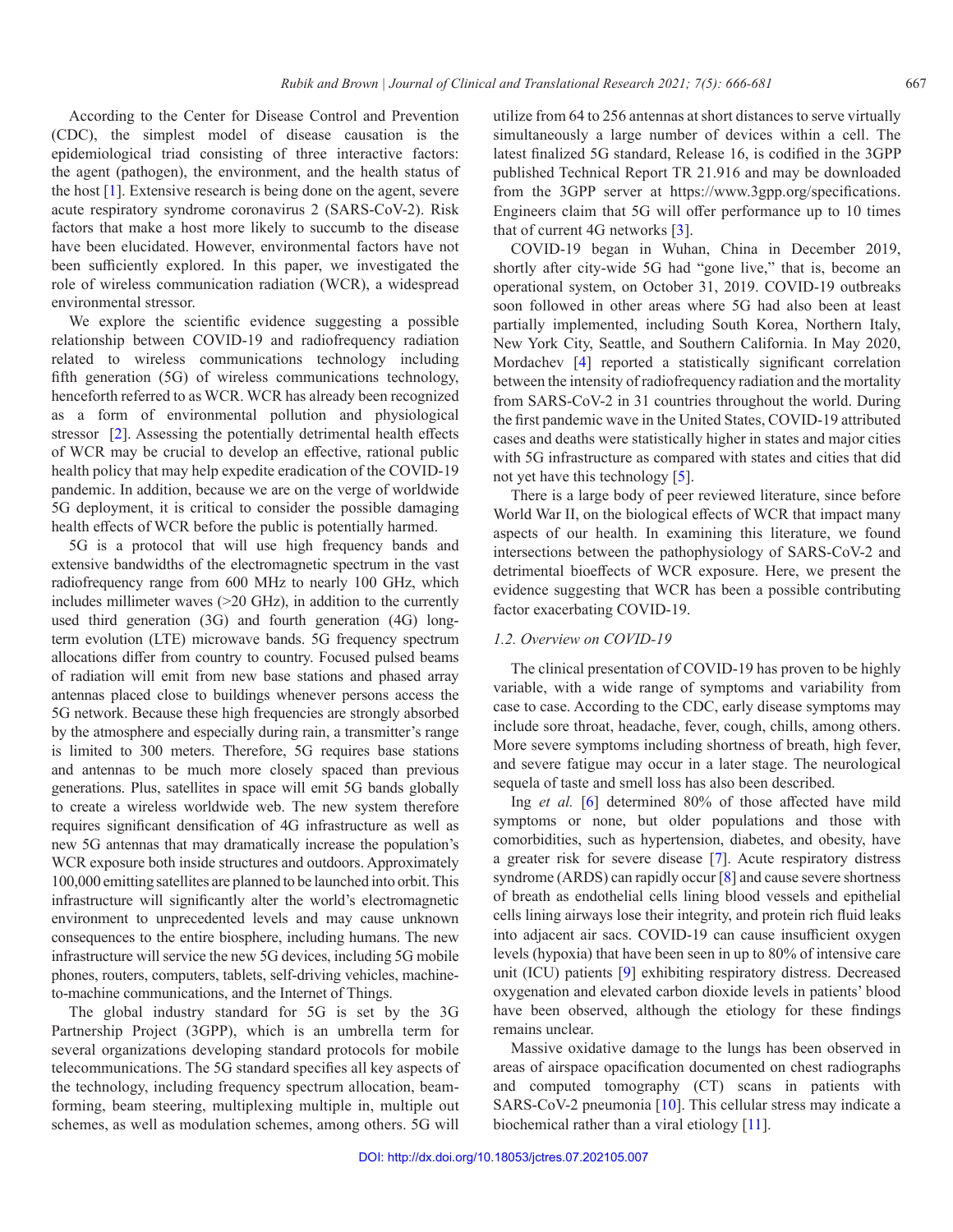Because disseminated virus can attach itself to cells containing an angiotensin-converting enzyme 2 (ACE2) receptor; it can spread and damage organs and soft tissues throughout the body, including the lungs, heart, intestines, kidneys, blood vessels, fat, testes, and ovaries, among others. The disease can increase systemic inflammation and induce a hypercoagulable state. Without anticoagulation, intravascular blood clots can be devastating [\[12\].](#page-10-11)

In COVID-19 patients referred to as "long-haulers," symptoms can wax and wane for months [[13\]](#page-10-12). Shortness of breath, fatigue, joint pain, and chest pain can become persistent symptoms. Post-infectious brain fog, cardiac arrhythmia, and new onset hypertension have also been described. Long-term chronic complications of COVID-19 are being defined as epidemiological data are collected over time.

As our understanding of COVID-19 continues to evolve, environmental factors, particularly those of wireless communication electromagnetic fields, remain unexplored variables that may be contributing to the disease including its severity in some patients. Next, we summarize the bioeffects of WCR exposure from the peer reviewed scientific literature published over decades.

#### *1.3. Overview on bioeffects of WCR exposure*

Organisms are electrochemical beings. Low-level WCR from devices, including mobile telephony base antennas, wireless network protocols utilized for the local networking of devices and internet access, trademarked as Wi-Fi (officially IEEE 802.11b Direct Sequence protocol; IEEE, Institute of Electrical and Electronic Engineers) by the Wi-Fi alliance, and mobile phones, among others, may disrupt regulation of numerous physiological functions. Non-thermal bioeffects (below the power density that causes tissue heating) from very low-level WCR exposure have been reported in numerous peer-reviewed scientific publications at power densities below the International Commission on Non-Ionizing Radiation Protection (ICNIRP) exposure guidelines [\[14\]](#page-10-13). Low-level WCR has been found to impact the organism at all levels of organization, from the molecular to the cellular, physiological, behavioral, and psychological levels. Moreover, it has been shown to cause systemic detrimental health effects including increased cancer risk [\[15\]](#page-10-14), endocrine changes [[16](#page-10-15)], increased free radical production [[17](#page-10-16)], deoxyribonucleic acid (DNA) damage [\[18\]](#page-10-17), changes to the reproductive system [[19\]](#page-10-18), learning and memory defects [[20\]](#page-10-19), and neurological disorders [[21\]](#page-10-20). Having evolved within Earth's extremely low-level natural radiofrequency background, organisms lack the ability to adapt to heightened levels of unnatural radiation of wireless communications technology with digital modulation that includes short intense pulses (bursts).

The peer-reviewed world scientific literature has documented evidence for detrimental bioeffects from WCR exposure including 5G frequencies over several decades. The Soviet and Eastern European literature from 1960 to 1970s demonstrates significant biological effects, even at exposure levels more

than 1000 times below 1 mW/cm2 , the current guideline for maximum public exposure in the US. Eastern studies on animal and human subjects were performed at low exposure levels (<1 mW/cm2 ) for long durations (typically months). Adverse bioeffects from WCR exposure levels below 0.001 mW/cm<sup>2</sup> have also been documented in the Western literature. Damage to human sperm viability including DNA fragmentation by internetconnected laptop computers at power densities from 0.0005 to 0.001 mW/cm2 has been reported [\[22\]](#page-10-21). Chronic human exposure to  $0.000006 - 0.00001$  mW/cm<sup>2</sup> produced significant changes in human stress hormones following a mobile phone base station installation [[23\]](#page-11-0). Human exposures to cell phone radiation at  $0.00001 - 0.00005$  mW/cm<sup>2</sup> resulted in complaints of headache, neurological problems, sleep problems, and concentration problems, corresponding to "microwave sickness" [\[24](#page-11-1),[25\]](#page-11-2). The effects of WCR on prenatal development in mice placed near an "antenna park" exposed to power densities from 0.000168 to 0.001053 mW/cm2 showed a progressive decrease in the number of newborns and ended in irreversible infertility [[26](#page-11-3)]. Most US research has been performed over short durations of weeks or less. In recent years, there have been few long-term studies on animals or humans.

Illness from WCR exposure has been documented since the early use of radar. Prolonged exposure to microwaves and millimeter waves from radar was associated with various disorders termed "radio-wave sickness" decades ago by Russian scientists. A wide variety of bioeffects from nonthermal power densities of WCR were reported by Soviet research groups since the 1960s. A bibliography of over 3700 references on the reported biological effects in the world scientific literature was published in 1972 (revised 1976) by the US Naval Medical Research Institute [[27](#page-11-4)[,28\].](#page-11-5) Several relevant Russian studies are summarized as follows. Research on *Escherichia coli* bacteria cultures show power density windows for microwave resonance effects for 51.755 GHz stimulation of bacterial growth, observed at extremely low power densities of 10−13 mW/cm2 [[29\]](#page-11-6), illustrating an extremely low level bioeffect. More recently Russian studies confirmed earlier results of Soviet research groups on the effects of 2.45 GHz at  $0.5 \text{ mW/cm}^2$  on rats (30 days exposure for 7 h/day), demonstrating the formation of antibodies to the brain (autoimmune response) and stress reactions [[30\]](#page-11-7). In a long-term  $(1 - 4$  year) study comparing children who use mobile phones to a control group, functional changes, including greater fatigue, decreased voluntary attention, and weakening of semantic memory, among other adverse psychophysiological changes, were reported [\[31\].](#page-11-8) Key Russian research reports that underlie the scientific basis for Soviet and Russian WCR exposure guidelines to protect the public, which are much lower than the US guidelines, have been summarized [[32\]](#page-11-9).

By comparison to the exposure levels employed in these studies, we measured the ambient level of WCR from 100 MHz to 8 GHz in downtown San Francisco, California in December, 2020, and found an average power density of 0.0002 mW/cm2 . This level is from the superposition of multiple WCR devices. It is approximately  $2 \times 10^{10}$  times above the natural background.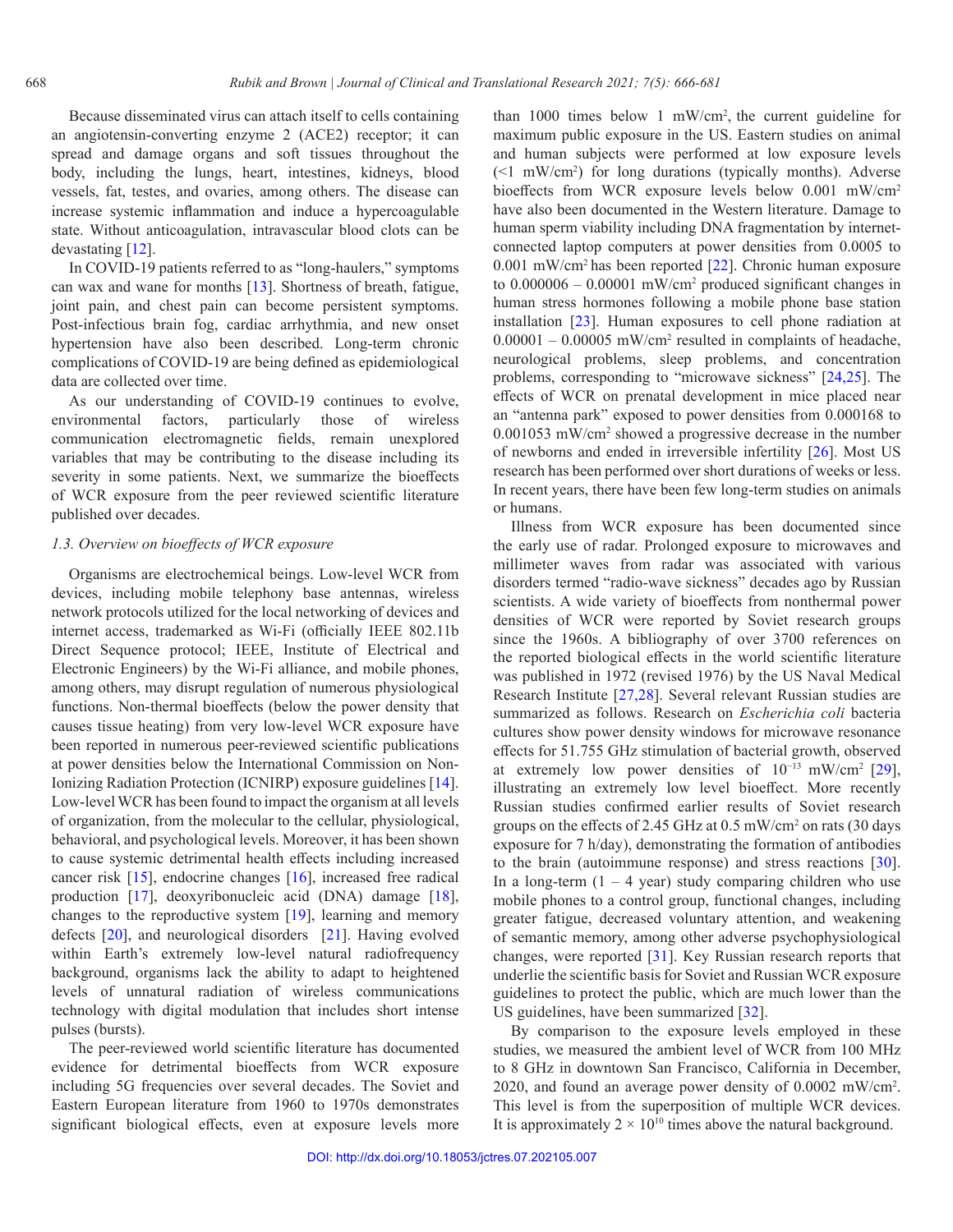<span id="page-3-0"></span>Pulsed radio-frequency radiation such as WCR exhibits substantially different bioeffects, both qualitatively and quantitatively (generally more pronounced) compared to continuous waves at similar time-averaged power densities [\[33-](#page-11-10)[36](#page-11-11)]. The specific interaction mechanisms are not well understood. All types of wireless communications employ extremely low frequency (ELFs) in the modulation of the radiofrequency carrier signals, typically pulses to increase the capacity of information transmitted. This combination of radiofrequency radiation with ELF modulation(s) is generally more bioactive, as it is surmised that organisms cannot readily adapt to such rapidly changing wave forms [[37](#page-11-12)-[40\].](#page-11-13) Therefore, the presence of ELF components of radiofrequency waves from pulsing or other modulations must be considered in studies on the bioeffects of WCR. Unfortunately, the reporting of such modulations has been unreliable, especially in older studies [[41\]](#page-11-14).

The BioInitiative Report [\[42\]](#page-11-15), authored by 29 experts from ten countries, and updated in 2020, provides a scholarly contemporary summary of the literature on the bioeffects and health consequences from WCR exposure, including a compendium of supporting research. Recent reviews have been published [\[43-](#page-11-16)[46](#page-11-17)]. Two comprehensive reviews on the bioeffects of millimeter waves report that even short-term exposures produce marked bioeffects [[47](#page-11-18)[,48\]](#page-11-19).

#### **2. Methods**

An ongoing literature study of the unfolding pathophysiology of SARS-CoV-2 was performed. To investigate a possible connection

to bioeffects from WCR exposure, we examined over 250 peerreviewed research reports from 1969 to 2021, including reviews and studies on cells, animals, and humans. We included the world literature in English and Russian reports translated to English, on radio frequencies from 600 MHz to 90 GHz, the carrier wave spectrum of WCR (2G to 5G inclusive), with particular emphasis on nonthermal, low power densities  $(1 \text{ mW/cm}^2)$ , and long-term exposures. The following search terms were used in queries in MEDLINE® and the Defense Technical Information Center (https:// discover.dtic.mil) to find relevant study reports: radiofrequency radiation, microwave, millimeter wave, radar, MHz, GHz, blood, red blood cell, erythrocyte, hemoglobin, hemodynamic, oxygen, hypoxia, vascular, inflammation, pro-inflammatory, immune, lymphocyte, T cell, cytokine, intracellular calcium, sympathetic function, arrhythmia, heart, cardiovascular, oxidative stress, glutathione, reactive oxygen species (ROS), COVID-19, virus, and SARS-CoV-2. Occupational studies on WCR exposed workers were included in the study. Our approach is akin to Literature-Related Discovery, in which two concepts that have heretofore not been linked are explored in the literature searches to look for linkage(s) to produce novel, interesting, plausible, and intelligible knowledge, that is, potential discovery [[49\]](#page-11-20). From analysis of these studies in comparison with new information unfolding on the pathophysiology of SARS-CoV-2, we identified several ways in which adverse bioeffects of WCR exposure intersect with COVID-19 manifestations and organized our findings into five categories.

**Table 1.** Bioeffects of Wireless Communication Radiation (WCR) exposure in relation to COVID-19 manifestations and their progression

| Wireless communications radiation (WCR) exposure bioeffects<br><b>COVID-19 manifestations</b><br><b>Blood changes</b><br><b>Blood changes</b><br>Short-term: rouleaux, echinocytes<br>Rouleaux, echinocytes<br>Long-term: reduced blood clotting time, reduced hemoglobin, hemodynamic<br>Hemoglobin effects; vascular effects<br>disorders<br>$\rightarrow$ Reduced hemoglobin in severe disease; autoimmune hemolytic<br>anemia; hypoxemia and hypoxia<br>$\rightarrow$ Endothelial injury; impaired microcirculation; hypercoagulation;<br>disseminated intravascular coagulopathy (DIC); pulmonary<br>embolism; stroke<br><b>Oxidative stress</b><br><b>Oxidative stress</b><br>Glutathione level decrease; free radicals and lipid peroxide increase; superoxide<br>Glutathione level decrease; free radical increase and damage;<br>dismutase activity decrease; oxidative injury in tissues and organs<br>apoptosis<br>$\rightarrow$ Oxidative injury; organ damage in severe disease<br>Immune system disruption and activation<br>Immune system disruption and activation<br>Immune suppression in some studies; immune hyperactivation in other studies<br>Decreased production of T-lymphocytes; elevated inflammatory<br>biomarkers.<br>Long-term: suppression of T-lymphocytes; inflammatory biomarkers increased;<br>autoimmunity; organ injury<br>$\rightarrow$ Immune hyperactivation and inflammation; cytokine storm in<br>severe disease; cytokine-induced hypo-perfusion with resulting<br>hypoxia; organ injury; organ failure<br>Increased intracellular calcium<br>Increased intracellular calcium<br>From activation of voltage-gated calcium channels on cell membranes, with<br>$\rightarrow$ Increased virus entry, replication, and release<br>numerous secondary effects<br>$\rightarrow$ Increased NF- $\kappa$ B, pro-inflammatory processes, coagulation, and<br>thrombosis<br><b>Cardiac</b> effects<br><b>Cardiac</b> effects<br>Up-regulation of sympathetic nervous system; palpitations and arrhythmias<br>Arrhythmias |  |
|-------------------------------------------------------------------------------------------------------------------------------------------------------------------------------------------------------------------------------------------------------------------------------------------------------------------------------------------------------------------------------------------------------------------------------------------------------------------------------------------------------------------------------------------------------------------------------------------------------------------------------------------------------------------------------------------------------------------------------------------------------------------------------------------------------------------------------------------------------------------------------------------------------------------------------------------------------------------------------------------------------------------------------------------------------------------------------------------------------------------------------------------------------------------------------------------------------------------------------------------------------------------------------------------------------------------------------------------------------------------------------------------------------------------------------------------------------------------------------------------------------------------------------------------------------------------------------------------------------------------------------------------------------------------------------------------------------------------------------------------------------------------------------------------------------------------------------------------------------------------------------------------------------------------------------------------------------------------------------------------------------------------------------------------------------------|--|
|                                                                                                                                                                                                                                                                                                                                                                                                                                                                                                                                                                                                                                                                                                                                                                                                                                                                                                                                                                                                                                                                                                                                                                                                                                                                                                                                                                                                                                                                                                                                                                                                                                                                                                                                                                                                                                                                                                                                                                                                                                                             |  |
|                                                                                                                                                                                                                                                                                                                                                                                                                                                                                                                                                                                                                                                                                                                                                                                                                                                                                                                                                                                                                                                                                                                                                                                                                                                                                                                                                                                                                                                                                                                                                                                                                                                                                                                                                                                                                                                                                                                                                                                                                                                             |  |
|                                                                                                                                                                                                                                                                                                                                                                                                                                                                                                                                                                                                                                                                                                                                                                                                                                                                                                                                                                                                                                                                                                                                                                                                                                                                                                                                                                                                                                                                                                                                                                                                                                                                                                                                                                                                                                                                                                                                                                                                                                                             |  |
|                                                                                                                                                                                                                                                                                                                                                                                                                                                                                                                                                                                                                                                                                                                                                                                                                                                                                                                                                                                                                                                                                                                                                                                                                                                                                                                                                                                                                                                                                                                                                                                                                                                                                                                                                                                                                                                                                                                                                                                                                                                             |  |
|                                                                                                                                                                                                                                                                                                                                                                                                                                                                                                                                                                                                                                                                                                                                                                                                                                                                                                                                                                                                                                                                                                                                                                                                                                                                                                                                                                                                                                                                                                                                                                                                                                                                                                                                                                                                                                                                                                                                                                                                                                                             |  |
|                                                                                                                                                                                                                                                                                                                                                                                                                                                                                                                                                                                                                                                                                                                                                                                                                                                                                                                                                                                                                                                                                                                                                                                                                                                                                                                                                                                                                                                                                                                                                                                                                                                                                                                                                                                                                                                                                                                                                                                                                                                             |  |
|                                                                                                                                                                                                                                                                                                                                                                                                                                                                                                                                                                                                                                                                                                                                                                                                                                                                                                                                                                                                                                                                                                                                                                                                                                                                                                                                                                                                                                                                                                                                                                                                                                                                                                                                                                                                                                                                                                                                                                                                                                                             |  |
|                                                                                                                                                                                                                                                                                                                                                                                                                                                                                                                                                                                                                                                                                                                                                                                                                                                                                                                                                                                                                                                                                                                                                                                                                                                                                                                                                                                                                                                                                                                                                                                                                                                                                                                                                                                                                                                                                                                                                                                                                                                             |  |
|                                                                                                                                                                                                                                                                                                                                                                                                                                                                                                                                                                                                                                                                                                                                                                                                                                                                                                                                                                                                                                                                                                                                                                                                                                                                                                                                                                                                                                                                                                                                                                                                                                                                                                                                                                                                                                                                                                                                                                                                                                                             |  |
|                                                                                                                                                                                                                                                                                                                                                                                                                                                                                                                                                                                                                                                                                                                                                                                                                                                                                                                                                                                                                                                                                                                                                                                                                                                                                                                                                                                                                                                                                                                                                                                                                                                                                                                                                                                                                                                                                                                                                                                                                                                             |  |
|                                                                                                                                                                                                                                                                                                                                                                                                                                                                                                                                                                                                                                                                                                                                                                                                                                                                                                                                                                                                                                                                                                                                                                                                                                                                                                                                                                                                                                                                                                                                                                                                                                                                                                                                                                                                                                                                                                                                                                                                                                                             |  |
|                                                                                                                                                                                                                                                                                                                                                                                                                                                                                                                                                                                                                                                                                                                                                                                                                                                                                                                                                                                                                                                                                                                                                                                                                                                                                                                                                                                                                                                                                                                                                                                                                                                                                                                                                                                                                                                                                                                                                                                                                                                             |  |
|                                                                                                                                                                                                                                                                                                                                                                                                                                                                                                                                                                                                                                                                                                                                                                                                                                                                                                                                                                                                                                                                                                                                                                                                                                                                                                                                                                                                                                                                                                                                                                                                                                                                                                                                                                                                                                                                                                                                                                                                                                                             |  |
|                                                                                                                                                                                                                                                                                                                                                                                                                                                                                                                                                                                                                                                                                                                                                                                                                                                                                                                                                                                                                                                                                                                                                                                                                                                                                                                                                                                                                                                                                                                                                                                                                                                                                                                                                                                                                                                                                                                                                                                                                                                             |  |
|                                                                                                                                                                                                                                                                                                                                                                                                                                                                                                                                                                                                                                                                                                                                                                                                                                                                                                                                                                                                                                                                                                                                                                                                                                                                                                                                                                                                                                                                                                                                                                                                                                                                                                                                                                                                                                                                                                                                                                                                                                                             |  |
|                                                                                                                                                                                                                                                                                                                                                                                                                                                                                                                                                                                                                                                                                                                                                                                                                                                                                                                                                                                                                                                                                                                                                                                                                                                                                                                                                                                                                                                                                                                                                                                                                                                                                                                                                                                                                                                                                                                                                                                                                                                             |  |
| $\rightarrow$ Myocarditis; myocardial ischemia; cardiac injury; cardiac failure                                                                                                                                                                                                                                                                                                                                                                                                                                                                                                                                                                                                                                                                                                                                                                                                                                                                                                                                                                                                                                                                                                                                                                                                                                                                                                                                                                                                                                                                                                                                                                                                                                                                                                                                                                                                                                                                                                                                                                             |  |

Supportive evidence including study details and citations are provided in the text under each subject heading, i.e., blood changes, oxidative stress, etc.

÷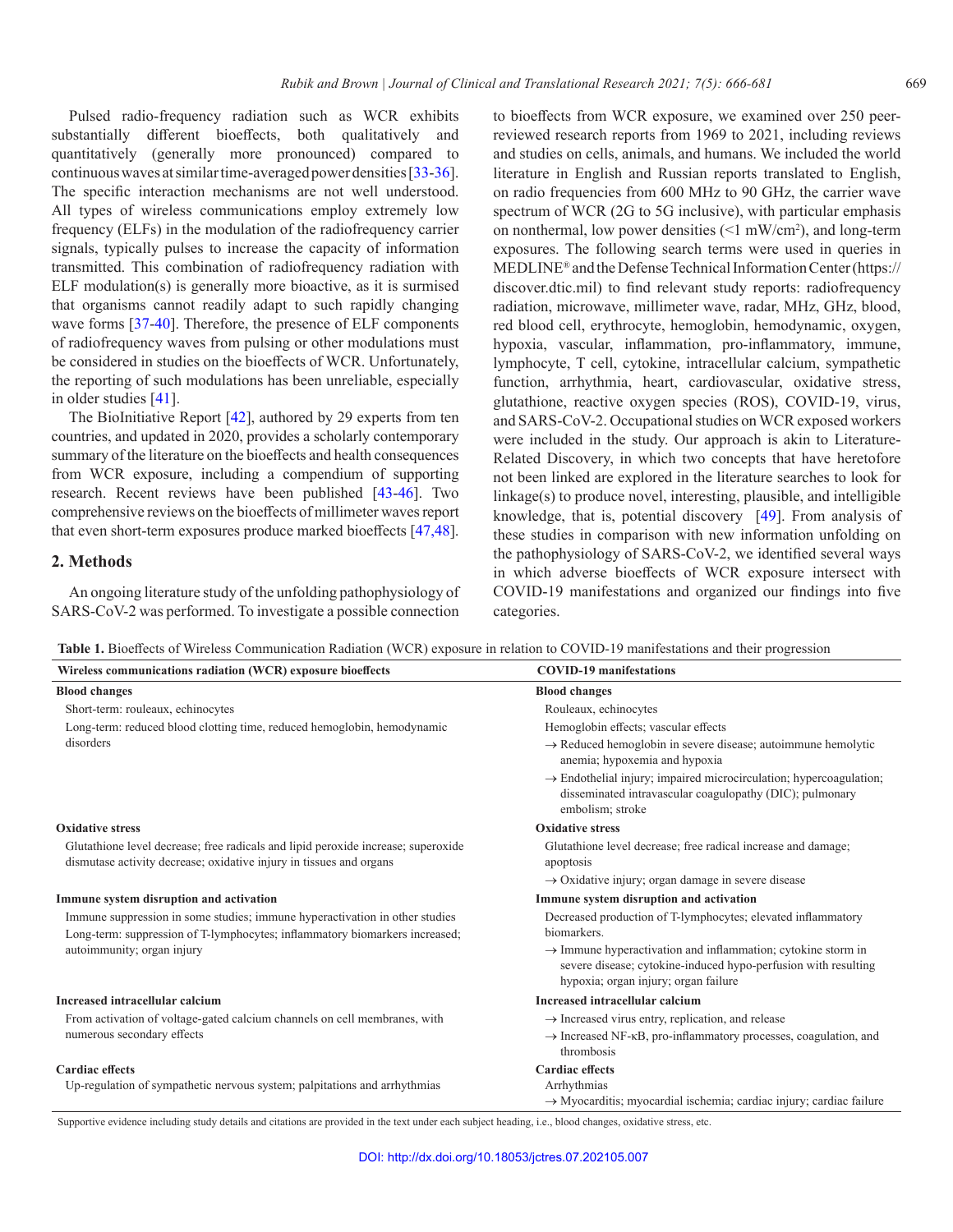#### **3. Results**

[Table](#page-3-0) 1 lists the manifestations common to COVID-19 including disease progression and the corresponding adverse bioeffects from WCR exposure. Although these effects are delineated into categories — blood changes, oxidative stress, immune system disruption and activation, increased intracellular calcium  $(Ca^{2+})$ , and cardiac effects — it must be emphasized that these effects are not independent of each other. For example, blood clotting and inflammation have overlapping mechanisms, and oxidative stress is implicated in erythrocyte morphological changes as well as in hypercoagulation, inflammation, and organ damage.

## *3.1. Blood changes*

WCR exposure can cause morphologic changes in blood readily seen through phase contrast or dark-field microscopy of live peripheral blood samples. In 2013, Havas observed erythrocyte aggregation including rouleaux (rolls of stacked red blood cells) in live peripheral blood samples following 10 min human exposure to a 2.4 GHz cordless phone [[50\]](#page-12-0). Although not peer reviewed, one of us (Rubik) investigated the effect of 4G LTE mobile phone radiation on the peripheral blood of ten human subjects, each of whom had been exposed to cell phone radiation for two consecutive 45-min intervals [[51\]](#page-12-1). Two types of effects were observed: increased stickiness and clumping of red blood cells with rouleaux formation, and subsequent formation of echinocytes (spiky red blood cells). Red blood cell clumping and aggregation are known to be actively involved in blood clotting [\[52\]](#page-12-2). The prevalence of this phenomenon on exposure to WCR in the human population has not yet been determined. Larger controlled studies should be performed to further investigate this phenomenon.

Similar red blood cell changes have been described in peripheral blood of COVID-19 patients [\[53\].](#page-12-3) Rouleaux formation has been observed in 1/3 of COVID-19 patients, whereas spherocytes and echinocyte formation is more variable. Spike protein engagement with ACE2 receptors on cells lining the blood vessels can lead to endothelial damage, even when isolated [\[54\]](#page-12-4). Rouleaux formation, particularly in the setting of underlying endothelial damage, can clog the microcirculation, impeding oxygen transport, contributing to hypoxia, and increasing the risk of thrombosis [\[52\].](#page-12-2) Thrombogenesis associated with SARS-CoV-2 infection may also be caused by direct viral binding to ACE2 receptors on platelets [[55\]](#page-12-5).

Additional blood effects have been observed in both humans and animals exposed to WCR. In 1977, a Russian study reported that rodents irradiated with  $5 - 8$  mm waves  $(60 - 37 \text{ GHz})$  at 1 mW/cm2 for 15 min/day over 60 days developed hemodynamic disorders, suppressed red blood cell formation, reduced hemoglobin, and an inhibition of oxygen utilization (oxidative phosphorylation by the mitochondria) [[56](#page-12-6)]. In 1978, a 3-year Russian study on 72 engineers exposed to millimeter wave generators emitting at 1 mW/cm<sup>2</sup> or less showed a decrease in their hemoglobin levels and red blood cell counts, and a tendency toward hypercoagulation, whereas a control group showed no changes [[57](#page-12-7)]. Such deleterious hematologic effects from WCR

exposure may also contribute to the development of hypoxia and blood clotting observed in COVID-19 patients.

It has been proposed that the SARS-CoV-2 virus attacks erythrocytes and causes degradation of hemoglobin [\[11\]](#page-10-10). Viral proteins may attack the 1-beta chain of hemoglobin and capture the porphyrin, along with other proteins from the virus catalyzing the dissociation of iron from heme [\[58\].](#page-12-8) In principle this would reduce the number of functional erythrocytes and cause the release of free iron ions that could cause oxidative stress, tissue damage, and hypoxia. With hemoglobin partially destroyed and lung tissue damaged by inflammation, patients would be less able to exchange carbon dioxide  $(CO_2)$  and oxygen  $(O_2)$ , and would become oxygen depleted. In fact, some COVID-19 patients show reduced hemoglobin levels, measuring 7.1 g/L and even as low as 5.9 g/L in severe cases [\[59\].](#page-12-9) Clinical studies of almost 100 patients from Wuhan revealed that the hemoglobin levels in the blood of most patients infected with SARS-CoV-2 are significantly lowered resulting in compromised delivery of oxygen to tissues and organs [[60](#page-12-10)]. In a meta-analysis of four studies with a total of 1210 patients and 224 with severe disease, hemoglobin values were reduced in COVID-19 patients with severe disease compared to those with milder forms [\[59\]](#page-12-9). In another study on 601 COVID-19 patients, 14.7% of anemic COVID-19 ICU patients and 9% of non-ICU COVID-19 patients had autoimmune hemolytic anemia [[61](#page-12-11)]. In patients with severe COVID-19 disease, decreased hemoglobin along with elevated erythrocyte sedimentation rate (ESR), C-reactive protein, lactate dehydrogenase, albumin [[62](#page-12-12)], serum ferritin [[63](#page-12-13)], and low oxygen saturation [[64](#page-12-14)] provide additional support for this hypothesis. In addition, packed red blood cell transfusion may promote recovery of COVID-19 patients with acute respiratory failure [[65](#page-12-15)].

In short, both WCR exposure and COVID-19 may cause deleterious effects on red blood cells and reduced hemoglobin levels contributing to hypoxia in COVID-19. Endothelial injury may further contribute to hypoxia and many of the vascular complications seen in COVID-19 [[66](#page-12-16)] that are discussed in the next section.

## *3.2. Oxidative stress*

Oxidative stress is a non-specific pathological condition reflecting an imbalance between an increased production of ROS and an inability of the organism to detoxify the ROS or to repair the damage they cause to biomolecules and tissues [[67](#page-12-17)]. Oxidative stress can disrupt cell signaling, cause the formation of stress proteins, and generate highly reactive free radicals, which can cause DNA and cell membrane damage.

SARS-CoV-2 inhibits intrinsic pathways designed to reduce ROS levels, thereby increasing morbidity. Immune dysregulation, that is, the upregulation of interleukin (IL)-6 and tumor necrosis factor  $\alpha$  (TNF- $\alpha$ ) [[68](#page-12-18)] and suppression of interferon (IFN)  $\alpha$  and IFN  $β$  [[69](#page-12-19)] have been identified in the cytokine storm accompanying severe COVID-19 infections and generates oxidative stress [\[10\]](#page-10-9). Oxidative stress and mitochondrial dysfunction may further perpetuate the cytokine storm, worsening tissue damage, and increasing the risk of severe illness and death.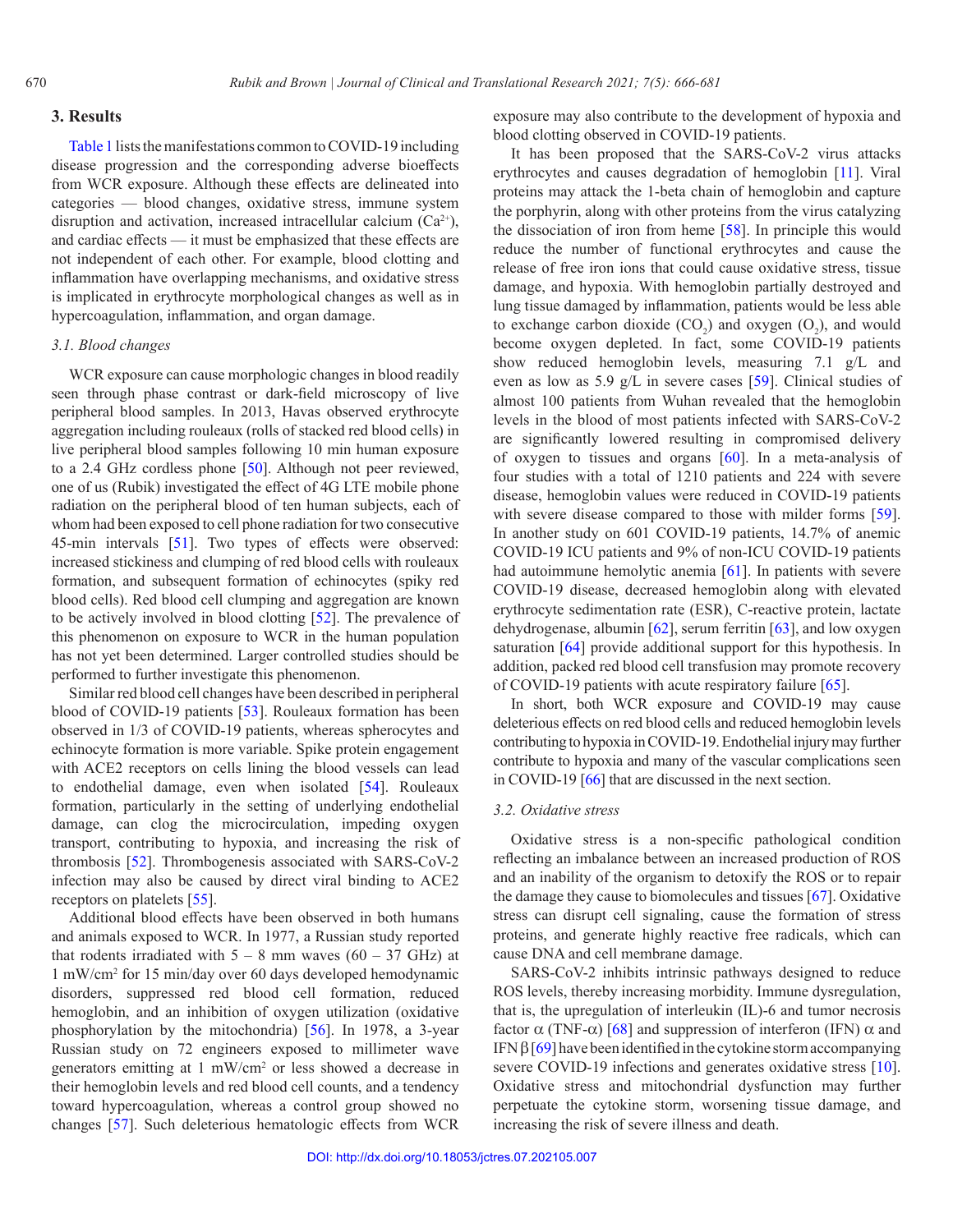Similarly low-level WCR generates ROS in cells that cause oxidative damage. In fact, oxidative stress is considered to be one of the primary mechanisms in which WCR exposure causes cellular damage. Among 100 currently available peer-reviewed studies investigating oxidative effects of low-intensity WCR, 93 of these studies confirmed that WCR induces oxidative effects in biological systems [[17](#page-10-16)]. WCR is an oxidative agent with a high pathogenic potential especially when exposure is continuous [[70](#page-12-20)].

Oxidative stress is also an accepted mechanism causing endothelial damage [[71](#page-12-21)]. This may manifest in patients with severe COVID-19 in addition to increasing the risk for blood clot formation and worsening hypoxemia [[10\]](#page-10-9). Low levels of glutathione, the master antioxidant, have been observed in a small group of COVID-19 patients, with the lowest level found in the most severe cases [[72](#page-12-22)]. The finding of low glutathione levels in these patients further supports oxidative stress as a component of this disease [[72](#page-12-22)]. In fact, glutathione, the major source of sulfhydryl-based antioxidant activity in the human body, may be pivotal in COVID-19 [[73](#page-12-23)]. Glutathione deficiency has been proposed as the most likely cause of serious manifestations in COVID-19 [[72](#page-12-22)]. The most common co-morbidities, hypertension [[74](#page-12-24)]; obesity [[75](#page-12-25)]; diabetes [[76](#page-12-26)]; and chronic obstructive pulmonary disease [[74](#page-12-24)] support the concept that preexisting conditions causing low levels of glutathione may work synergistically to create the "perfect storm" for both the respiratory and vascular complications of severe infection. Another paper citing two cases of COVID-19 pneumonia treated successfully with intravenous glutathione also supports this hypothesis [[77](#page-12-27)].

Many studies report oxidative stress in humans exposed to WCR. Peraica *et al.* [[78](#page-12-28)] found diminished blood levels of glutathione in workers exposed to WCR from radar equipment (0.01 mW/cm2 – 10 mW/cm2 ; 1.5 – 10.9 GHz). Garaj-Vrhovac *et al.* [[79](#page-13-0)] studied bioeffects following exposure to non-thermal pulsed microwaves from marine radar (3 GHz, 5.5 GHz, and 9.4 GHz) and reported reduced glutathione levels and increased malondialdehyde (marker for oxidative stress) in an occupationally exposed group [[79](#page-13-0)]. Blood plasma of individuals residing near mobile phone base stations showed significantly reduced glutathione, catalase, and superoxide dismutase levels over unexposed controls [[80\]](#page-13-1). In a study on human exposure to WCR from mobile phones, increased blood levels of lipid peroxide were reported, while enzymatic activities of superoxide dismutase and glutathione peroxidase in the red blood cells decreased, indicating oxidative stress [[81\]](#page-13-2).

In a study on rats exposed to 2450 MHz (wireless router frequency), oxidative stress was implicated in causing red blood cell lysis (hemolysis) [\[82\].](#page-13-3) In another study, rats exposed to 945 MHz (base station frequency) at 0.367 mW/cm<sup>2</sup> for 7 h/day, over 8 days, demonstrated low glutathione levels and increased malondialdehyde and superoxide dismutase enzyme activity, hallmarks for oxidative stress [[83\].](#page-13-4) In a long-term controlled study on rats exposed to 900 MHz (mobile phone frequency) at 0.0782 mW/cm<sup>2</sup> for 2 h/day for 10 months, there was a significant increase in malondialdehyde and total oxidant status over controls [[84\].](#page-13-5) In another long-term controlled study on rats exposed to two mobile phone frequencies, 1800 MHz and 2100

MHz, at power densities  $0.04 - 0.127$  mW/cm<sup>2</sup> for 2 h/day over 7 months, significant alterations in oxidant-antioxidant parameters, DNA strand breaks, and oxidative DNA damage were found [[85\].](#page-13-6)

There is a correlation between oxidative stress and thrombogenesis [[86](#page-13-7)]. ROS can cause endothelial dysfunction and cellular damage. The endothelial lining of the vascular system contains ACE2 receptors that are targeted by SARS-CoV-2. The resulting endotheliitis can cause luminal narrowing and result in diminished blood flow to downstream structures. Thrombi in arterial structures can further obstruct blood flow causing ischemia and/or infarcts in involved organs, including pulmonary emboli and strokes. Abnormal blood coagulation leading to micro-emboli was a recognized complication early in the history of COVID-19 [[87](#page-13-8)]. Out of 184 ICU COVID-19 patients, 31% showed thrombotic complications [[88\]](#page-13-9). Cardiovascular clotting events are a common cause of COVID-19 deaths [\[12\]](#page-10-11). Pulmonary embolism, disseminated intravascular coagulation (DIC), liver, cardiac, and renal failure have all been observed in COVID-19 patients [\[89\].](#page-13-10)

Patients with the highest cardiovascular risk factors in COVID-19 includ males, the elderly, diabetics, and obese and hypertensive patients. However, increased incidence of strokes in younger patients with COVID-19 has also been described [[90\].](#page-13-11)

Oxidative stress is caused by WCR exposure and is known to be implicated in cardiovascular disease. Ubiquitous environmental exposure to WCR may contribute to cardiovascular disease by creating a chronic state of oxidative stress [\[91\]](#page-13-12). This would lead to oxidative damage to cellular constituents and alter signal transduction pathways. In addition, pulse-modulated WCR can cause oxidative injury in liver, lung, testis, and heart tissues mediated by lipid peroxidation, increased levels of nitric oxides, and suppression of the antioxidant defense mechanism [\[92\]](#page-13-13).

In summary, oxidative stress is a major component in the pathophysiology of COVID-19 as well as in cellular damage caused by WCR exposure.

#### *3.3. Immune system disruption and activation*

When SARS-CoV-2 first infects the human body, it attacks cells lining the nose, throat, and upper airway harboring ACE2 receptors. Once the virus gains access to a host cell through one of its spike proteins, which are the multiple protuberances projecting from the viral envelope that bind to ACE2 receptors, it converts the cell into a virus self-replicating entity.

In response to COVID-19 infection, both an immediate systemic innate immune response as well as a delayed adaptive response has been shown to occur [\[93\]](#page-13-14). The virus can also cause a dysregulation of the immune response, particularly in the decreased production of T-lymphocytes. [\[94\].](#page-13-15) Severe cases tend to have lower lymphocyte counts, higher leukocyte counts and neutrophil-lymphocyte ratios, as well as lower percentages of monocytes, eosinophils, and basophils [[94\].](#page-13-15) Severe cases of COVID-19 show the greatest impairment in T-lymphocytes.

In comparison, low-level WCR studies on laboratory animals also show impaired immune function [[95\]](#page-13-16). Findings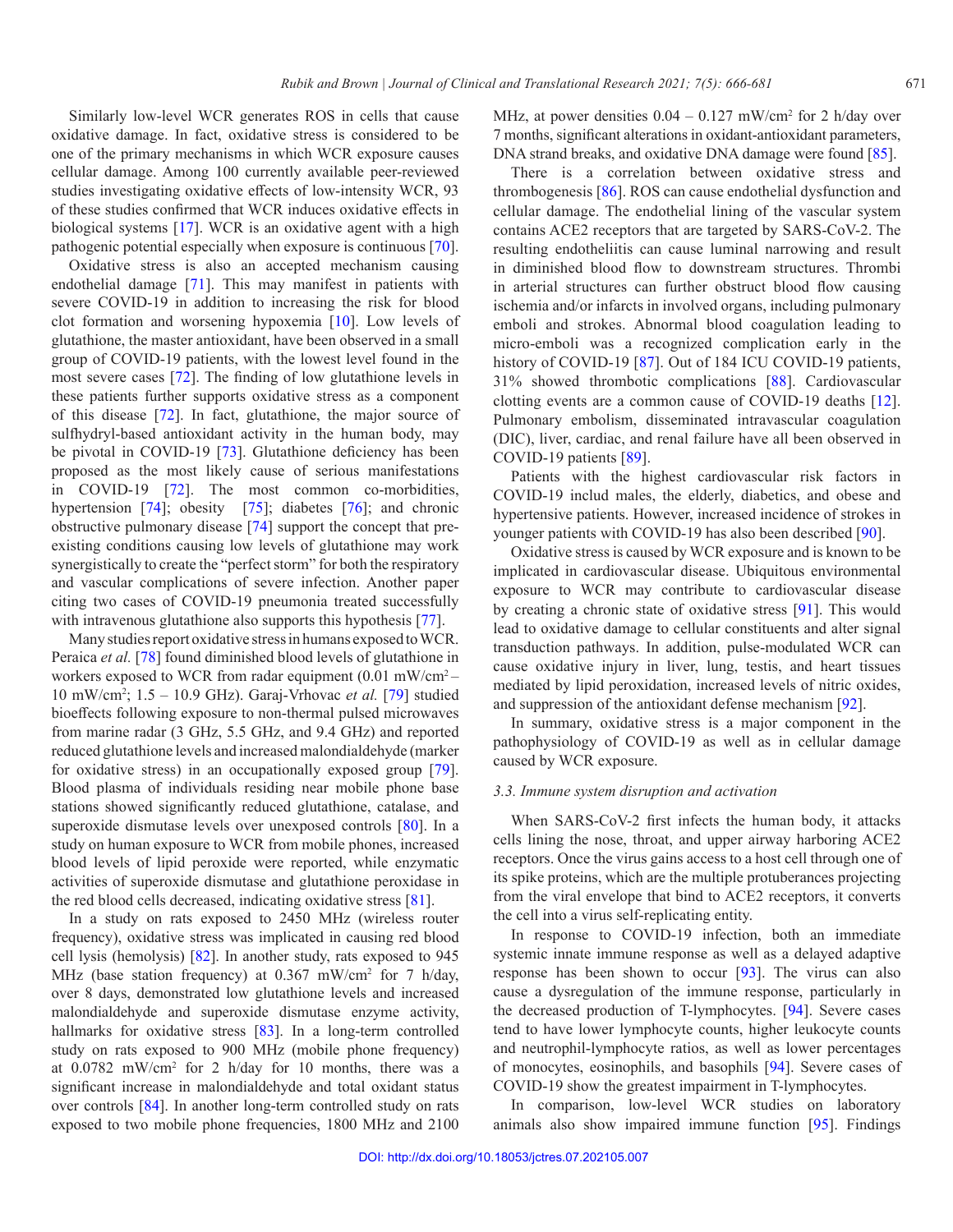include physical alterations in immune cells, a degradation of immunological responses, inflammation, and tissue damage. Baranski [[96](#page-13-17)] exposed guinea pigs and rabbits to continuous or pulse-modulated 3000 MHz microwaves at an average power density of 3.5 mW/cm2 for 3 h/day over 3 months and found nonthermal changes in lymphocyte counts, abnormalities in nuclear structure, and mitosis in the erythroblastic cell series in the bone marrow and in lymphoid cells in lymph nodes and spleen. Other investigators have shown diminished T-lymphocytes or suppressed immune function in animals exposed to WCR. Rabbits exposed to 2.1 GHz at 5mW/cm<sup>2</sup> for 3 h/day, 6 days/week, for 3 months, showed suppression of T-lymphocytes [[97](#page-13-18)]. Rats exposed to 2.45 GHz and 9.7 GHz for 2 h/day, 7 days/week, for 21 months showed a significant decrease in the levels of lymphocytes and an increase in mortality at 25 months in the irradiated group [\[98\]](#page-13-19). Lymphocytes harvested from rabbits irradiated with 2.45 GHz for 23 h/day for 6 months show a significant suppression in immune response to a mitogen [\[99\].](#page-13-20)

In 2009, Johansson conducted a literature review, which included the 2007 Bioinitiative Report. He concluded that electromagnetic fields (EMF) exposure, including WCR, can disturb the immune system and cause allergic and inflammatory responses at exposure levels significantly less than current national and international safety limits and raise the risk for systemic disease [\[100\]](#page-13-21). A review conducted by Szmigielski in 2013 concluded that weak RF/microwave fields, such as those emitted by mobile phones, can affect various immune functions both *in vitro* and *in vivo* [\[101\]](#page-13-22). Although the effects are historically somewhat inconsistent, most research studies document alterations in the number and activity of immune cells from RF exposure. In general, short-term exposure to weak microwave radiation may temporarily stimulate an innate or adaptive immune response, but prolonged irradiation inhibits those same functions.

In the acute phase of COVID-19 infection, blood tests demonstrate elevated ESR, C-reactive protein, and other elevated inflammatory markers [[102\],](#page-13-23) typical of an innate immune response. Rapid viral replication can cause death of epithelial and endothelial cells and result in leaky blood vessels and proinflammatory cytokine release [[103\]](#page-13-24). Cytokines, proteins, peptides, and proteoglycans that modulate the body's immune response, are modestly elevated in patients with mild-tomoderate disease severity [[104\]](#page-13-25). In those with severe disease, an uncontrolled release of pro-inflammatory cytokines--a cytokine storm--can occur. Cytokine storms originate from an imbalance in T-cell activation with dysregulated release of IL-6, IL-17, and other cytokines. Programmed cell death (apoptosis), ARDS, DIC, and multi-organ system failure can all result from a cytokine storm and increase the risk of mortality.

By comparison, Soviet researchers found in the 1970s that radiofrequency radiation can damage the immune system of animals. Shandala  $[105]$  exposed rats to 0.5 mW/cm<sup>2</sup> microwaves for 1 month, 7 h/day, and found impaired immune competence and induction of autoimmune disease. Rats irradiated with 2.45 GHz at 0.5 mW/cm2 for 7 h daily for 30 days produced autoimmune reactions, and  $0.1 - 0.5$  mW/cm<sup>2</sup> produced persistent pathological

immune reactions [[106](#page-13-27)]. Exposure to microwave radiation, even at low levels  $(0.1 - 0.5 \text{ mW/cm}^2)$ , can impair immune function, causing physical alterations in the essential cells of the immune system and a degradation of immunologic responses [[107](#page-14-0)]. Szabo *et al.* [[108\]](#page-14-1) examined the effects of 61.2 GHz exposure on epidermal keratinocytes and found an increase in IL-1b, a pro-inflammatory cytokine. Makar *et al.* [\[109\]](#page-14-2) found that immunosuppressed mice irradiated 30 min/day for 3 days by 42.2 GHz showed increased levels of TNF-α, a cytokine produced by macrophages.

In short, COVID-19 can lead to immune dysregulation as well as cytokine storms. By comparison, exposure to low-level WCR as observed in animal studies can also compromise the immune system, with chronic daily exposure producing immunosuppression or immune dysregulation including hyperactivation.

## *3.4. Increased intracellular calcium*

In 1992, Walleczek first suggested that ELF electromagnetic fields (<3000 Hz) may be affecting membrane-mediated  $Ca^{2+}$ signaling and lead to increased intracellular  $Ca^{2+}[110]$  $Ca^{2+}[110]$ . The mechanism of irregular gating of voltage-gated ion channels in cell membranes by polarized and coherent, oscillating electric or magnetic fields was first presented in 2000 and 2002 [\[40](#page-11-13),[111\]](#page-14-4). Pall [[112\]](#page-14-5) in his review of WCR-induced bioeffects combined with use of calcium channel blockers (CCB) noted that voltage-gated calcium channels play a major role in WCR bioeffects. Increased intracellular  $Ca^{+2}$  results from the activation of voltage-gated calcium channels, and this may be one of the primary mechanisms of action of WCR on organisms.

Intracellular  $Ca^{2+}$  is essential for virus entry, replication, and release. It has been reported that some viruses can manipulate voltage-gated calcium channels to increase intracellular Ca<sup>2+</sup> thereby facilitating viral entry and replication [\[113\]](#page-14-6). Research has shown that the interaction between a virus and voltage-gated calcium channels promote virus entry at the virus-host cell fusion step [\[113\]](#page-14-6). Thus, after the virus binds to its receptor on a host cell and enters the cell through endocytosis, the virus takes over the host cell to manufacture its components. Certain viral proteins then manipulate calcium channels, thereby increasing intracellular  $Ca<sup>2+</sup>$ , which facilitates further viral replication.

Even though direct evidence has not been reported, there is indirect evidence that increased intracellular  $Ca^{2+}$  may be involved in COVID-19. In a recent study, elderly hospitalized COVID-19 patients treated with CCBs, amlodipine or nifedipine, were more likely to survive and less likely to require intubation or mechanical ventilation than controls [\[114\]](#page-14-7). Furthermore, CCBs strongly limit SARS-CoV-2 entry and infection in cultured epithelial lung cells [\[115\]](#page-14-8). CCBs also block the increase of intracellular  $Ca^{2+}$  caused by WCR exposure as well as exposure to other electromagnetic fields [[112\].](#page-14-5)

Intracellular  $Ca^{2+}$  is a ubiquitous second messenger relaying signals received by cell surface receptors to effector proteins involved in numerous biochemical processes. Increased intracellular Ca2+ is a significant factor in upregulation of transcription nuclear factor KB (NF-κB) [\[116](#page-14-9)], an important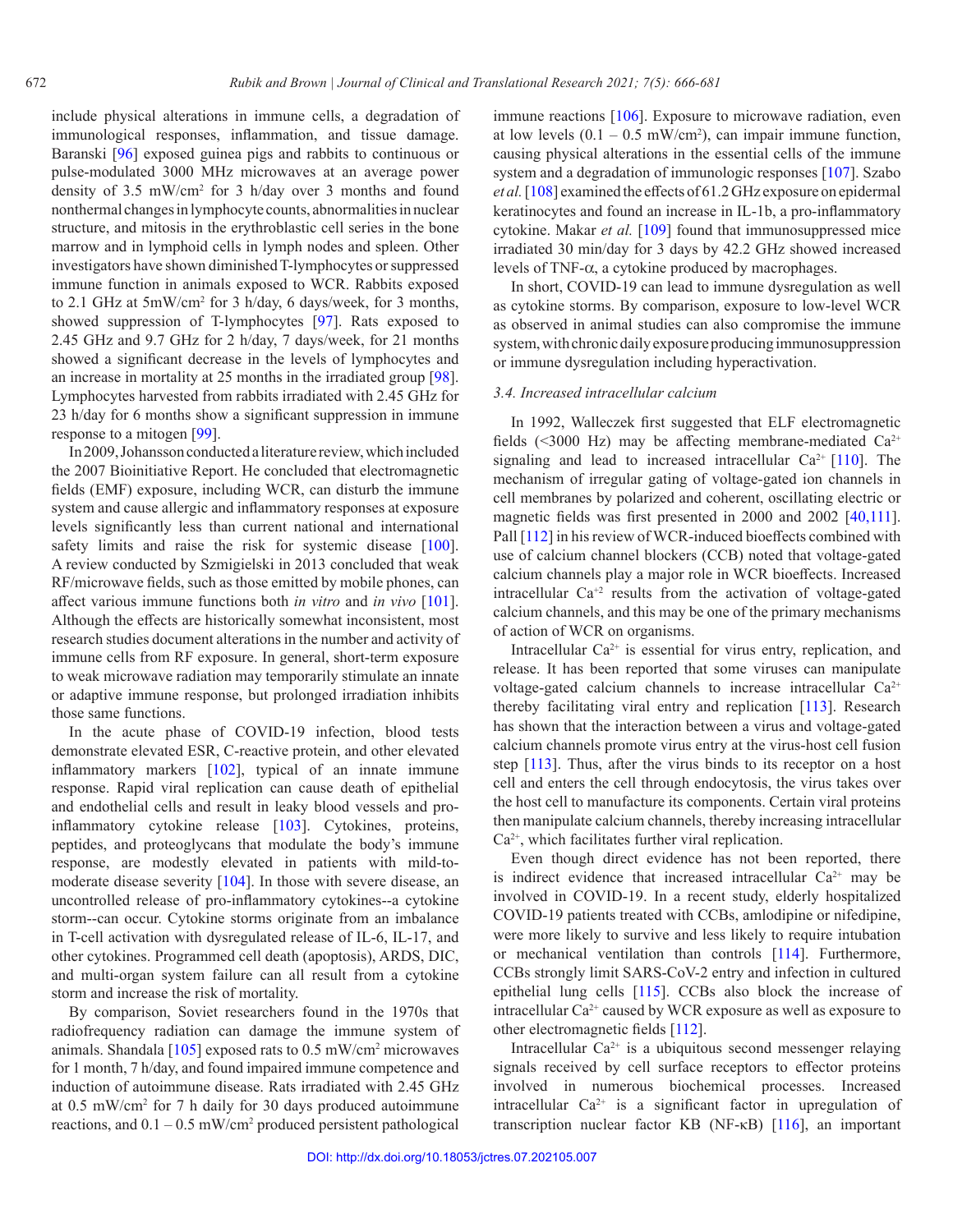regulator of pro-inflammatory cytokine production as well as coagulation and thrombotic cascades. NF-κB is hypothesized to be a key factor underlying severe clinical manifestations of COVID-19 [[117](#page-14-10)].

In short, WCR exposure, therefore, may enhance the infectivity of the virus by increasing intracellular Ca<sup>2+</sup> that may also indirectly contribute to inflammatory processes and thrombosis.

## *3.5. Cardiac effects*

Cardiac arrhythmias are more commonly encountered in critically ill patients with COVID-19 [\[118\]](#page-14-11). The cause for arrhythmia in COVID-19 patients is multifactorial and includes cardiac and extra-cardiac processes [[119\].](#page-14-12) Direct infection of the heart muscle by SARS-CoV-19 causing myocarditis, myocardial ischemia caused by a variety of etiologies, and heart strain secondary to pulmonary or systemic hypertension can result in cardiac arrhythmia. Hypoxemia caused by diffuse pneumonia, ARDS, or extensive pulmonary emboli represent extra-cardiac causes of arrhythmia. Electrolyte imbalances, intravascular fluid imbalance, and side effects from pharmacologic regimens can also result in arrhythmias in COVID-19 patients. Patients admitted to ICUs have been shown to have a higher increase in cardiac arrhythmias, 16.5% in one study [[120\].](#page-14-13) Although no correlation between EMFs and arrhythmia in COVID-19 patients has been described in the literature, many ICUs are equipped with wireless patient monitoring equipment and communication devices producing a wide range of EMF pollution [\[121\].](#page-14-14)

COVID-19 patients commonly show increased levels of cardiac troponin, indicating damage to the heart muscle [\[122\].](#page-14-15) Cardiac damage has been associated with arrhythmias and increased mortality. Cardiac injury is thought to be more often secondary to pulmonary emboli and viral sepsis, but direct infection of the heart, that is, myocarditis, can occur through direct viral binding to ACE2 receptors on cardiac pericytes, affecting local, and regional cardiac blood flow [\[60](#page-12-10)].

Immune system activation along with alterations in the immune system may result in atherosclerotic plaque instability and vulnerability, that is, presenting an increased risk for thrombus formation, and contributing to development of acute coronary events and cardiovascular disease in COVID-19.

Regarding WCR exposure bioeffects, in 1969 Christopher Dodge of the Biosciences Division, U.S. Naval Observatory in Washington DC, reviewed 54 papers and reported that radiofrequency radiation can adversely affect all major systems of the body, including impeding blood circulation; altering blood pressure and heart rate; affecting electrocardiograph readings; and causing chest pain and heart palpitations [[123\]](#page-14-16). In the 1970s Glaser reviewed more than 2000 publications on radiofrequency radiation exposure bioeffects and concluded that microwave radiation can alter the electrocardiogram, cause chest pain, hypercoagulation, thrombosis, and hypertension in addition to myocardial infarction [[27](#page-11-4)[,28\].](#page-11-5) Seizures, convulsions, and alteration of the autonomic nervous system response (increased sympathetic stress response) have also been observed.

Since then, many other researchers have concluded that WCR exposure can affect the cardiovascular system. Although the nature of the primary response to millimeter waves and consequent events are poorly understood, a possible role for receptor structures and neural pathways in the development of continuous millimeter wave-induced arrhythmia has been proposed [[47](#page-11-18)]. In 1997, a review reported that some investigators discovered cardiovascular changes including arrhythmias in humans from long-term lowlevel exposure to WCR including microwaves [[124\].](#page-14-17) However, the literature also shows some unconfirmed findings as well as some contradictory findings [[125\].](#page-14-18) Havas *et al.* [[126](#page-14-19)] reported that human subjects in a controlled, double-blinded study were hyper-reactive when exposed to 2.45 GHz, digitally pulsed (100 Hz) microwave radiation, developing either an arrhythmia or tachycardia and upregulation of the sympathetic nervous system, which is associated with the stress response. Saili *et al.* [[127](#page-14-20)] found that exposure to Wi-Fi (2.45 GHz pulsed at 10 Hz) affects heart rhythm, blood pressure, and the efficacy of catecholamines on the cardiovascular system, indicating that WCR can act directly and/or indirectly on the cardiovascular system. Most recently, Bandara and Weller [\[91\]](#page-13-12) present evidence that people who live near radar installations (millimeter waves: 5G frequencies) have a greater risk of developing cancer and experiencing heart attacks. Similarly, those occupationally exposed have a greater risk of coronary heart disease. Microwave radiation affects the heart, and some people are more vulnerable if they have an underlying heart abnormality [\[128\].](#page-14-21) More recent research suggests that millimeter waves may act directly on the pacemaker cells of the sinoatrial node of the heart to change the beat frequency, which may underlie arrhythmias and other cardiac issues [[47](#page-11-18)].

In short, both COVID-19 and WCR exposure can affect the heart and cardiovascular system, directly and/or indirectly.

## **4. Discussion**

Epidemiologists, including those at the CDC, consider multiple causal factors when evaluating the virulence of an agent and understanding its ability to spread and cause disease. Most importantly, these variables include environmental cofactors and the health status of the host. Evidence from the literature summarized here suggests a possible connection between several adverse health effects of WCR exposure and the clinical course of COVID-19 in that WCR may have worsened the COVID-19 pandemic by weakening the host and exacerbating COVID-19 disease. However, none of the observations discussed here prove this linkage. Specifically, the evidence does not confirm causation. Clearly COVID-19 occurs in regions with little wireless communication. Furthermore, the relative morbidity caused by WCR exposure in COVID-19 is unknown.

We recognize that many factors have influenced the pandemic's course. Before restrictions were imposed, travel patterns facilitated the seeding of the virus, causing early rapid global spread. Population density, higher mean population age, and socioeconomic factors certainly influenced early viral spread. Air pollution, especially particulate matter  $PM_{25}$  (2.5)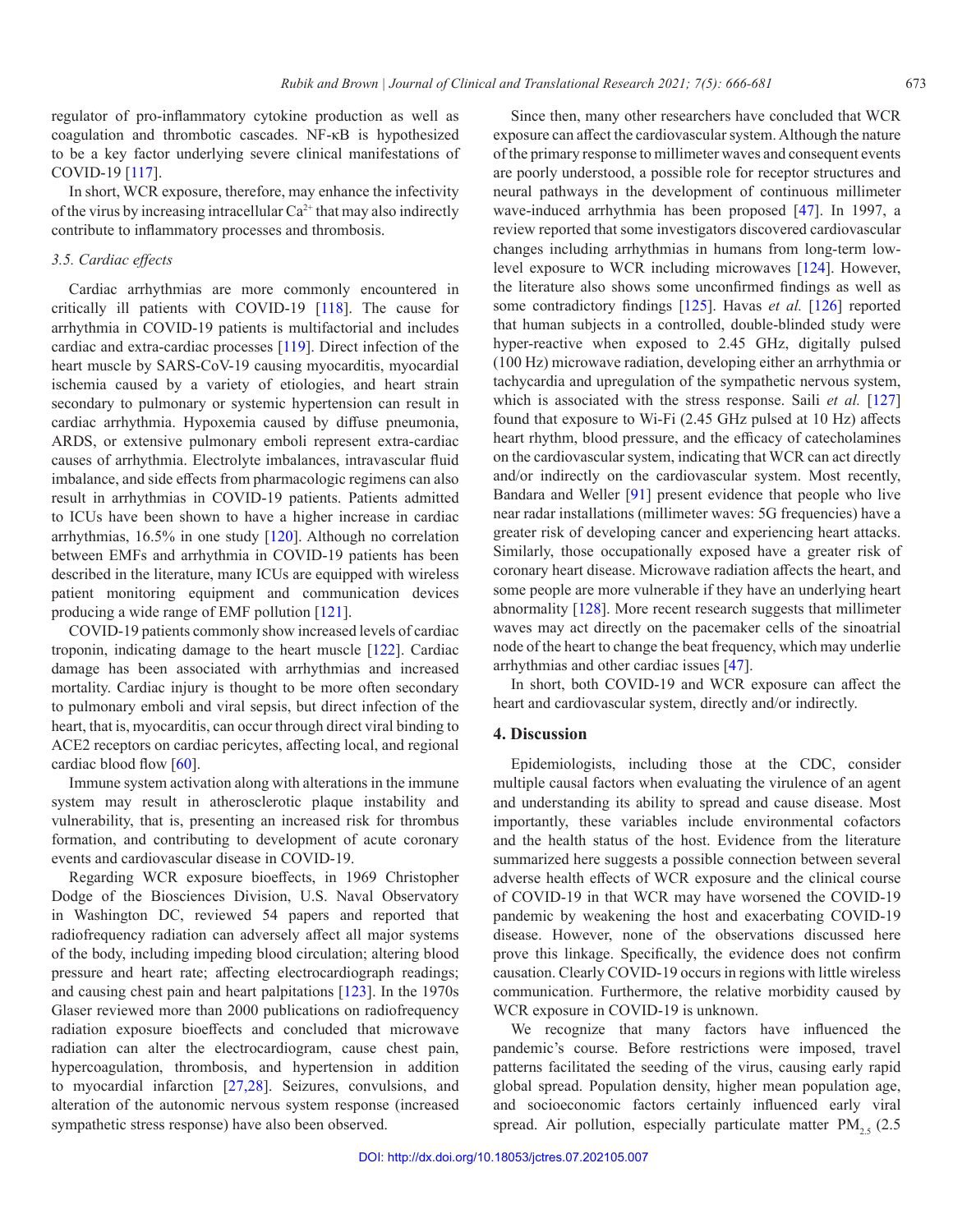micro-particulates), likely increased symptoms in patients with COVID-19 lung disease [\[129\].](#page-14-22)

We postulate that WCR possibly contributed to the early spread and severity of COVID-19. Once an agent becomes established in a community, its virulence increases [\[130\].](#page-14-23) This premise can be applied to the COVID-19 pandemic. We surmise that "hot spots" of the disease that initially spread around the world were perhaps seeded by air travel, which in some areas were associated with 5G implementation. However, once the disease became established in those communities, it was able to spread more easily to neighboring regions where populations were less exposed to WCR. Second and third waves of the pandemic disseminated widely throughout communities with and without WCR, as might be expected.

The COVID-19 pandemic has offered us an opportunity to delve further into the potential adverse effects of WCR exposure on human health. Human exposure to ambient WCR significantly increased in 2020 as a "side effect" to the pandemic. Stay-at-home measures designed to reduce the spread of COVID-19 inadvertently resulted in greater public exposure to WCR, as people conducted more business and school related activities through wireless communications. Telemedicine created another source of WCR exposure. Even hospital inpatients, particular ICU patients, experienced increased WCR exposure as new monitoring devices utilized wireless communication systems that may exacerbate health disorders. It would potentially provide valuable information to measure ambient WCR power densities in home and work environments when comparing disease severity in patient populations with similar risk factors.

The question of causation could be investigated in future studies. For example, a clinical study could be conducted in COVID-19 patient populations with similar risk factors, to measure the WCR daily dose in COVID-19 patients and look for a correlation with disease severity and progression over time. As wireless device carrier frequencies and modulations may differ, and the power densities of WCR fluctuate constantly at a given location, this study would require patients to wear personal microwave dosimeters (monitoring badges). In addition, controlled laboratory studies could be conducted on animals, for example, humanized mice infected with SARS-CoV-2, in which groups of animals exposed to minimal WCR (control group) as well as medium and high power densities of WCR could be compared for disease severity and progression.

A major strength of this paper is that the evidence rests on a large body of scientific literature reported by many scientists worldwide and over several decades--experimental evidence of adverse bioeffects of WCR exposure at nonthermal levels on humans, animals, and cells. The Bioinitiative Report [[42\],](#page-11-15) updated in 2020, summarizes hundreds of peer-reviewed scientific papers documenting evidence of nonthermal effects from exposures ≤1 mW/cm<sup>2</sup> . Even so, some laboratory studies on the adverse health effects of WCR have sometimes utilized power densities exceeding 1mW/cm2 . In this paper, almost all of the studies that we reviewed included experimental data at power densities  $\leq l$  mW/cm<sup>2</sup>.

A potential criticism of this paper is that adverse bioeffects from nonthermal exposures are not yet universally accepted in

science. Moreover, they are not yet considered in establishing public health policy in many nations. Decades ago, Russians and Eastern Europeans compiled considerable data on nonthermal bioeffects, and subsequently set guidelines at lower radiofrequency radiation exposure limits than the US and Canada, that is, below levels where nonthermal effects are observed. However, the Federal Communications Commission (FCC, a US government entity) and ICNIRP guidelines operate on thermal limits based on outdated data from decades ago, allowing the public to be exposed to considerably higher radiofrequency radiation power densities. Regarding 5G, the telecommunication industry claims that it is safe because it complies with current radiofrequency radiation exposure guidelines of the FCC and ICNIRP. These guidelines were established in 1996 [[131\],](#page-14-24) are antiquated, and are not safety standards. Thus, there are no universally accepted safety standards for wireless communication radiation exposure. Recently international bodies, such as the EMF Working Group of the European Academy of Environmental Medicine, have proposed much lower guidelines, taking into account nonthermal bioeffects from WCR exposure in multiple sources [[132\]](#page-14-25).

Another weakness of this paper is that some of the bioeffects from WCR exposure are inconsistently reported in the literature. Replicated studies are often not true replications. Small differences in method, including unreported details, such as prior history of exposure of the organisms, non-uniform body exposure, and other variables can lead to inadvertent inconsistency. Moreover, not surprisingly, industry-sponsored studies tend to show less adverse bioeffects than studies conducted by independent researchers, suggesting industry bias [\[133\]](#page-14-26). Some experimental studies that are not industry-sponsored have also shown no evidence of harmful effects of WCR exposure. It is noteworthy, however, that studies employing real-life WCR exposures from commercially available devices have shown high consistency in revealing adverse effects [[134\]](#page-15-0).

WCR bioeffects depend on specific values of wave parameters including frequency, power density, polarization, exposure duration, modulation characteristics, as well as the cumulative history of exposure and background levels of electromagnetic, electric and magnetic fields. In laboratory studies, bioeffects observed also depend on genetic parameters and physiological parameters such as oxygen concentration [[135\]](#page-15-1). The reproducibility of bioeffects of WCR exposure has sometimes been difficult due to failure to report and/or control all of these parameters. Similar to ionizing radiation, the bioeffects of WCR exposure can be subdivided into deterministic, that is, dose-dependent effects and stochastic effects that are seemingly random. Importantly, WCR bioeffects can also involve "response windows" of specific parameters whereby extremely low-level fields can have disproportionally detrimental effects [[136](#page-15-2)]. This nonlinearity of WCR bioeffects can result in biphasic responses such as immune suppression from one range of parameters, and immune hyperactivation from another range of parameters, leading to variations that may appear inconsistent.

In gathering reports and examining existing data for this paper, we looked for outcomes providing evidence to support a proposed connection between the bioeffects of WCR exposure and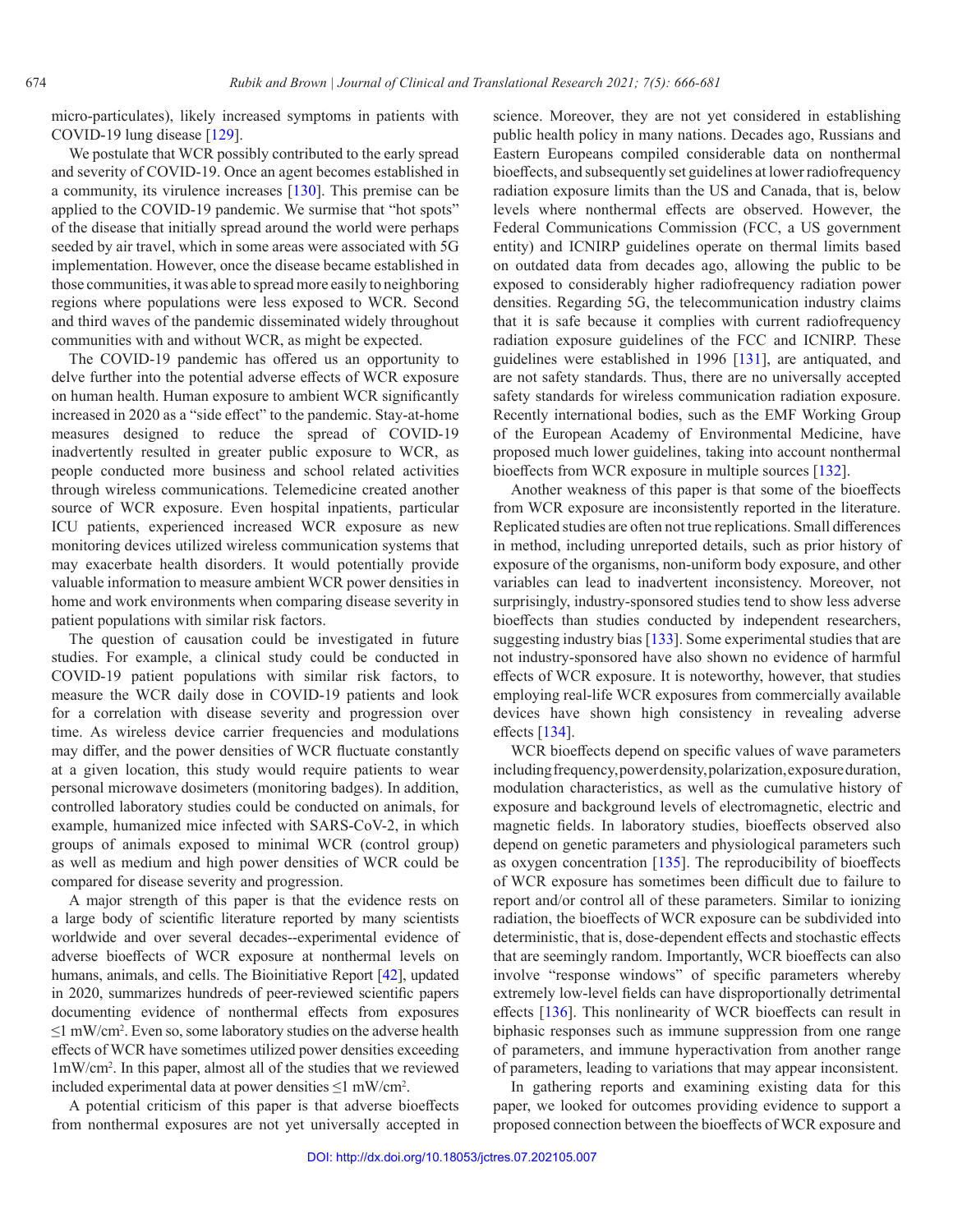COVID-19. We did not make an attempt to weigh the evidence. The radiofrequency radiation exposure literature is extensive and currently contains over 30,000 research reports dating back several decades. Inconsistencies in nomenclature, reporting of details, and cataloging of keywords make it difficult to navigate this enormous literature.

Another shortcoming of this paper is that we do not have access to experimental data on 5G exposures. In fact, little is known about population exposure from real-world WCR, which includes exposure to WCR infrastructure and the plethora of WCR emitting devices. In relation to this, it is difficult to accurately quantify the average power density at a given location, which varies greatly, depending on the time, specific location, time-averaging interval, frequency, and modulation scheme. For a specific municipality it depends on the antenna density, which network protocols are used, as, for example, 2G, 3G, 4G, 5G, Wi-Fi, WiMAX (Worldwide Interoperability for Microwave Access), DECT (Digitally Enhanced Cordless Telecommunications), and RADAR (Radio Detection and Ranging). There is also WCR from ubiquitous radio wave transmitters, including antennas, base stations, smart meters, mobile phones, routers, satellites, and other wireless devices currently in use. All of these signals superimpose to yield the total average power density at a given location that typically fluctuates greatly over time. No experimental studies on adverse health effects or safety issues of 5G have been reported, and none are currently planned by the industry, although this is sorely needed.

Finally, there is an inherent complexity to WCR that makes it very difficult to fully characterize wireless signals in the real world that may be associated with adverse bioeffects. Real world digital communication signals, even from single wireless devices, have highly variable signals: variable power density, frequency, modulation, phase, and other parameters changing constantly and unpredictably each moment, as associated with the short, rapid pulsations used in digital wireless communication [[137](#page-15-3)]. For example, in using a mobile phone during a typical phone conversation, the intensity of emitted radiation varies significantly each moment depending on signal reception, number of subscribers sharing the frequency band, location within the wireless infrastructure, presence of objects and metallic surfaces, and "speaking" versus "non-speaking" mode, among others. Such variations may reach 100% of the average signal intensity. The carrier radiofrequency constantly changes between different values within the available frequency band. The greater the amount of information (text, speech, internet, video, etc.), the more complex the communication signals become. Therefore, we cannot estimate accurately the values of these signal parameters including ELF components or predict their variability over time. Thus, studies on the bioeffects of WCR in the laboratory can only be representative of real-world exposures [[137](#page-15-3)].

This paper points to the need for further research on nonthermal WCR exposure and its potential role in COVID-19. Moreover, some of the WCR exposure bioeffects that we discuss here — oxidative stress, inflammation, and immune system disruption — are common to many chronic diseases, including autoimmune disease

and diabetes. Thus, we hypothesize that WCR exposure may also be a potential contributing factor in many chronic diseases.

When a course of action raises threats of harm to human health, precautionary measures should be taken, even if clear causal relationships are not yet fully established. Therefore, we must apply the Precautionary Principle [[138\]](#page-15-4) regarding wireless 5G. The authors urge policymakers to execute an immediate worldwide moratorium on wireless 5G infrastructure until its safety can be assured.

Several unresolved safety issues should be addressed before wireless 5G is further implemented. Questions have been raised about 60 GHz, a key 5G frequency planned for extensive use, which is a resonant frequency of the oxygen molecule [\[139\]](#page-15-5). It is possible that adverse bioeffects might ensue from oxygen absorption of 60 GHz. In addition, water shows broad absorption in the GHz spectral region along with resonance peaks, for example, strong absorption at 2.45 GHz that is used in 4G Wi-Fi routers. This raises safety issues about GHz exposure of the biosphere, since organisms are comprised of mostly water, and changes in the structure of water due to GHz absorption have been reported that affect organisms [[140\]](#page-15-6). Bioeffects from prolonged WCR exposure of the whole body need to be investigated in animal and human studies, and long-term exposure guidelines need to be considered. Independent scientists in particular should conduct concerted research to determine the biological effects of realworld exposure to WCR frequencies with digital modulation from the multiplicity of wireless communication devices. Testing could also include real-life exposures to multiple toxins (chemical and biological) [\[141\],](#page-15-7) because multiple toxins may lead to synergistic effects. Environmental impact assessments are also needed. Once the long-term biological effects of wireless 5G are understood, we can set clear safety standards of public exposure limits and design an appropriate strategy for safe deployment.

## **5. Conclusion**

There is a substantial overlap in pathobiology between COVID-19 and WCR exposure. The evidence presented here indicates that mechanisms involved in the clinical progression of COVID-19 could also be generated, according to experimental data, by WCR exposure. Therefore, we propose a link between adverse bioeffects of WCR exposure from wireless devices and COVID-19.

Specifically, evidence presented here supports a premise that WCR and, in particular, 5G, which involves densification of 4G, may have exacerbated the COVID-19 pandemic by weakening host immunity and increasing SARS-CoV-2 virulence by (1) causing morphologic changes in erythrocytes including echinocyte and rouleaux formation that may be contributing to hypercoagulation; (2) impairing microcirculation and reducing erythrocyte and hemoglobin levels exacerbating hypoxia; (3) amplifying immune dysfunction, including immunosuppression, autoimmunity, and hyperinflammation; (4) increasing cellular oxidative stress and the production of free radicals exacerbating vascular injury and organ damage; (5) increasing intracellular  $Ca^{2+}$  essential for viral entry, replication, and release, in addition to promoting pro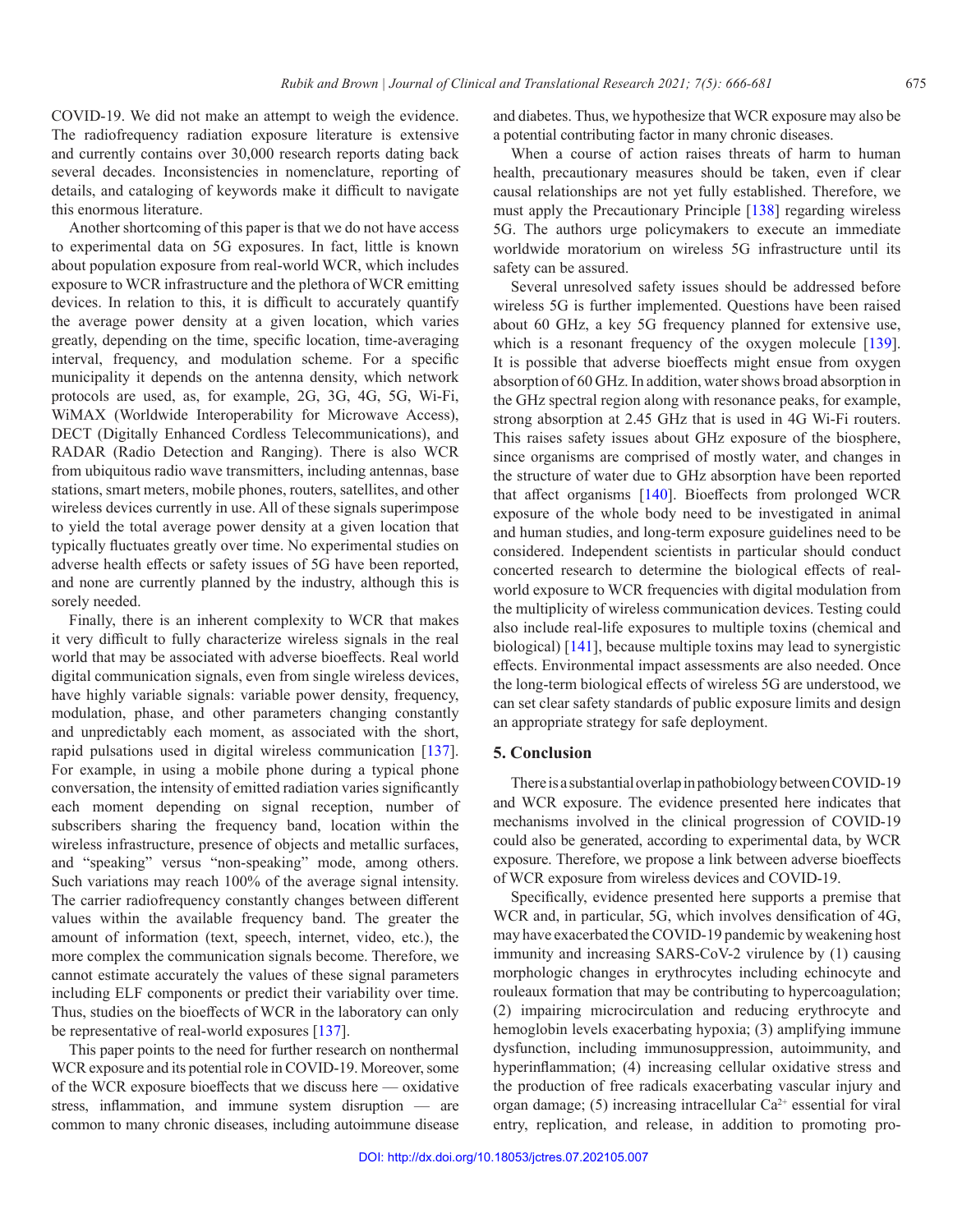inflammatory pathways; and (6) worsening heart arrhythmias and cardiac disorders.

WCR exposure is a widespread, yet often neglected, environmental stressor that can produce a wide range of adverse bioeffects. For decades, independent research scientists worldwide have emphasized the health risks and cumulative damage caused by WCR [\[42](#page-11-15),[45\].](#page-11-21) The evidence presented here is consistent with a large body of established research. Healthcare workers and policymakers should consider WCR a potentially toxic environmental stressor. Methods for reducing WCR exposure should be provided to all patients and the general population.

# **Acknowledgments**

The authors acknowledge small contributions to early versions of this paper by Magda Havas and Lyn Patrick. We are grateful to Susan Clarke for helpful discussions and suggested edits of early drafts of the manuscript.

## **Conflict of Interest**

The authors declare that they have no conflicts of interest in preparing and publishing this manuscript. No competing financial interests exist.

## **References**

- <span id="page-10-0"></span>[1] Centers for Disease Control and Prevention. Epidemiological Triad. Atlanta, Georgia: Centers for Disease Control and Prevention; 2020.
- <span id="page-10-1"></span>[2] Balmori A. Electromagnetic Pollution from Phone Masts. Effects on Wildlife. Pathophysiology 2009;16:191-9.
- <span id="page-10-2"></span>[3] Lin JC. 5G Communications Technology and Coronavirus Disease. IEEE Microw Mag 2020;21:16-9.
- <span id="page-10-3"></span>[4] Mordachev VI. Correlation between the Potential Electromagnetic Pollution Level and the Danger of COVID-19. 4G/5G/6G can be Safe for People. Doklady BGUIR 2020;18:96-112.
- <span id="page-10-4"></span>[5] Tsiang A, Havas M. COVID-19 Attributed Cases and Deaths are Statistically Higher in States and Counties with 5th Generation Millimeter Wave Wireless Telecommunications in the United States. Med Res Arch 2021;9:2371.
- <span id="page-10-5"></span>[6] Ing AJ, Cocks C, Green JP. COVID-19: In the Footsteps of Ernest Shackleton. Thorax 2020;75:693-4.
- <span id="page-10-6"></span>[7] Garg S, Kim L, Whitaker M, O'Halloran A, Cummings C, Holstein R, *et al.* Hospitalization Rates and Characteristics of Patients Hospitalized with Laboratory-Confirmed Coronavirus Disease 2019 COVID-NET, 14 States, March 1-30, 2020. MMWR Morb Mortal Wkly Rep 69:458-64.
- <span id="page-10-7"></span>[8] Wu C, Chen X, Cai Y, Xia J, Zhou X, Xu S, *et al*. Risk Factors Associated with Acute Respiratory Distress Syndrome and Death in Patients with Coronavirus Disease. JAMA Intern Med 2020;180:934-43.
- <span id="page-10-8"></span>[9] Gattinoni L, Chiumello D, Caironi P, Busana M, Romitti F,

Brazzi L, *et al*. COVID-19 Pneumonia: Different Respiratory Treatments for Different Phenotypes: Intensive Care Med 2020;46:1099-102.

- <span id="page-10-9"></span>[10] Cecchini R, Cecchini AL. SARS-CoV-2 Infection Pathogenesis is Related to Oxidative Stress as a Response to Aggression. Med Hypotheses 2020;143:110102.
- <span id="page-10-10"></span>[11] Cavezzi A, Troiani E, Corrao S. COVID-19: Hemoglobin, Iron, and Hypoxia Beyond Inflammation, a Narrative Review. Clin Pract 2020;10:1271.
- <span id="page-10-11"></span>[12] Bikdeli B, Madhavan MV, Jimenez D, Chuich T, Dreyfus I, Driggin E, Nigoghossian C, *et al*. Global COVID-19 Thrombosis Collaborative Group, Endorsed by the ISTH, NATF, ESVM, and the IUA, Supported by the ESC Working Group on Pulmonary Circulation and Right Ventricular Function. COVID-19 and Thrombotic or Thromboembolic Disease: Implications for Prevention, Antithrombotic Therapy, and Follow-Up: JACC State-of-the-Art Review. JACC 2020;75:2950-73.
- <span id="page-10-12"></span>[13] Carfi A, Bernabei R, Landi F. Persistent Symptoms in Patients after Acute COVID-19. JAMA 2020;324:603-5.
- <span id="page-10-13"></span>[14] ICNIRP. International Commission on Non-Ionizing Radiation Protection (ICNIRP) Guidelines for Limiting Exposure to Electromagnetic Fields (100 kHz to 300 GHz). Health Phys 2020;118:483-524.
- <span id="page-10-14"></span>[15] Bortkiewicz A, Gadzicka E, Szymczak W. Mobile Phone Use and Risk for Intracranial Tumors and Salivary Gland Tumors A Meta-analysis. Int J Occup Med Environ Health 2017;30:27-43.
- <span id="page-10-15"></span>[16] Sangün Ö, Dündar B, Çömlekçi S, Büyükgebiz A. The Effects of Electromagnetic Field on the Endocrine System in Children and Adolescents. Pediatr Endocrinol Rev 2016;13:531-45.
- <span id="page-10-16"></span>[17] Yakymenko I, Tsybulin O, Sidorik E, Henshel D, Kyrylenko O, Kyrylenko S. Oxidative Mechanisms of Biological Activity of Low-intensity Radiofrequency Radiation. Electromagn Biol Med 2016;35:186-202.
- <span id="page-10-17"></span>[18] Ruediger HW. Genotoxic Effects of Radiofrequency Electromagnetic Fields. Pathophysiology 2009;16:89-102.
- <span id="page-10-18"></span>[19] Asghari A, Khaki AA, Rajabzadeh A, Khaki A. A Review on Electromagnetic Fields (EMFs) and the Reproductive System. Electron Physician 2016;8:2655-62.
- <span id="page-10-19"></span>[20] Zhang J, Sumich A, Wang GY. Acute Effects of Radiofrequency Electromagnetic Field Emitted by Mobile Phone on Brain Function. Bioelectromagnetics 2017;38:329-38.
- <span id="page-10-20"></span>[21] Pall ML. Microwave Frequency Electromagnetic Fields (EMFs) Produce Widespread Neuropsychiatric Effects Including Depression. J Chem Neuroanat 2016;75:43-51.
- <span id="page-10-21"></span>[22] Avendano C, Mata A, Sanchez Sarmiento CA, Doncei GF. Use of Laptop Computers Connected to Internet through Wi-Fi Decreases Human Sperm Motility and Increases Sperm DNA Fragmentation. Fertil Steril 2012;97:39-45.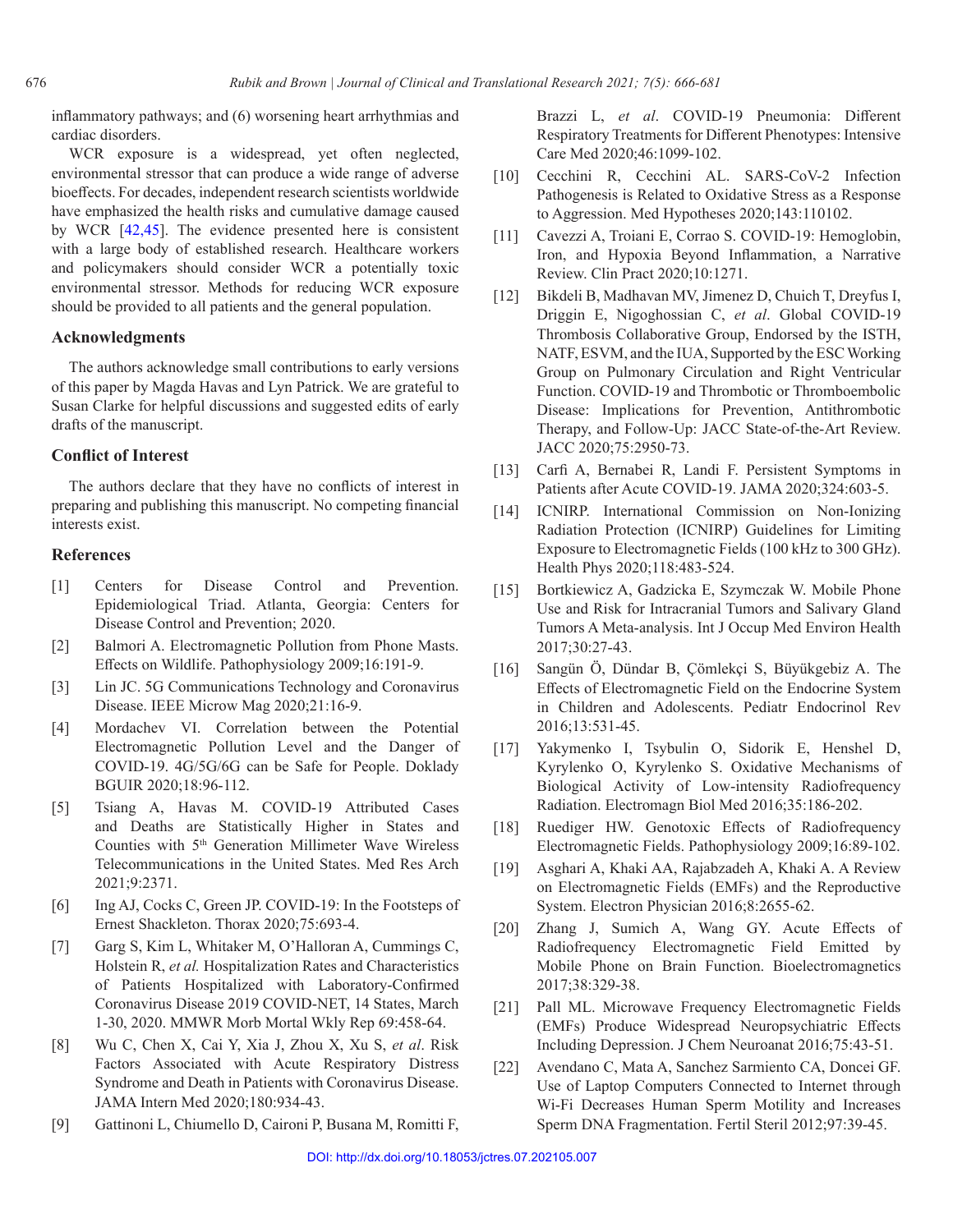- <span id="page-11-0"></span>[23] Buchner K, Eger H. Changes of Clinically Important Neurotransmitters under the Influence of Modulated RF Fields a Long-term Study Under Real-life Conditions Umwelt Medizin Gesellschaft 2011;24:44-57.
- <span id="page-11-1"></span>[24] Navarro EA, Segura J, Portoles M, Gomez-Perretta C. The Microwave Syndrome: A Preliminary Study in Spain. Electromagn Biol Med 2003;22:161-9.
- <span id="page-11-2"></span>[25] Hutter HP, Moshammer H, Wallner P, Kundi M. Subjective Symptoms, Sleeping Problems, and Cognitive Performance in Subjects Living Near Mobile Phone Base Stations. Occup Environ Med 2006;63:307-13.
- <span id="page-11-3"></span>[26] Magras IN, Xenos TD. RF Radiation-induced Changes in the Prenatal Development of Mice. Bioelectromagnetics 1997;18:455-61.
- <span id="page-11-4"></span>[27] Glaser ZR. Bibliography of Reported Biological Phenomena ('Effects') and Clinical Manifestations Attributed to Microwave and Radio-Frequency Radiation, Research Report. Project MF12.524.015-00043, Report No. 2. Bethesda, MD: Naval Medical Research Institute; 1972. p. 1-103.
- <span id="page-11-5"></span>[28] Glaser ZR, Brown PF, Brown MS. Bibliography of Reported Biological Phenomena (Effects) and Clinical Manifestations Attributed to Microwave and Radio-Frequency Radiation: Compilation and Integration of Report and Seven Supplements. Bethesda, MD: Naval Medical Research Institute; 1976. p. 1-178.
- <span id="page-11-6"></span>[29] Belyaev IY, Shcheglov VS, Alipov YD, Polunin VA. Resonance Effect of Millimeter Waves in the Power Range from 10(-19) to 3 x 10(-3) W/cm2 on *Escherichia coli* Cells at Different Concentrations. Bioelectromagnetics 1996;17:312-21.
- <span id="page-11-7"></span>[30] Grigoriev YG, Grigoriev OA, Ivanov AA, Lyaginskaya AM, Merkulov AV, Shagina NB, *et al*. Confirmation Studies of Soviet Research on Immunological Effects of Microwaves: Russian Immunology Results. Bioelectromagnetics 2010;31:589-602.
- <span id="page-11-8"></span>[31] Grigoriev Y. Mobile Communications and Health of Population: The Risk Assessment, Social and Ethical Problems. Environmentalist 2012;32:193-200.
- <span id="page-11-9"></span>[32] Repacholi M, Grigoriev Y, Buschmann J, Pioli C. Scientific Basis for the Soviet and Russian Radiofrequency Standards for the General Public. Bioelectromagnetics 2012;33:623-33.
- <span id="page-11-10"></span>[33] Pakhomov A, Murphy M. A Comprehensive Review of the Research on Biological Effects of Pulsed Radiofrequency Radiation in Russia and the Former Soviet Union; 2011.
- [34] Belyaev IY. Dependence of Non-thermal Biological Effects of Microwaves on Physical and Biological Variables: Implications for Reproducibility and Safety Standards. Eur J Oncol 2010;5:187-218.
- [35] Franzen J. Wideband Pulse Propagation in Linear Dispersive Bio-Dielectrics Using Fourier Transforms. United States Air Force Research Laboratory, Report No. AFRL-HE-BR-TR-1999-0149, February; 1999.
- <span id="page-11-11"></span>[36] Albanese R, Penn J, Medina R. Short-rise-time Microwave Pulse Propagation through Dispersive Biological Media. J Opt Soc Am A 1989;6:1441-6.
- <span id="page-11-12"></span>[37] Lin-Liu S, Adey WR. Low Frequency Amplitude Modulated Microwave Fields Change Calcium Efflux Rates from Synaptosomes. Bioelectromagnetics 1982;3:309-22.
- [38] Penafiel LM, Litovitz T, Krause D, Desta A, Mullins MJ. Role of Modulation on the Effect of Microwaves on Ornithine Decarboxylase Activity in L929 Cells. Bioelectromagnetics 1997;18:132-41.
- [39] Huber R, Treyer V, Borbely AA, Schuderer J, Gottselig JM, Landolt HP, Werth E, *et al*. Electromagnetic Fields, Such as Those from Mobile Phones, Alter Regional Cerebral Blood Flow and Sleep and Waking EEG. J Sleep Res 2002;11:289-95.
- <span id="page-11-13"></span>[40] Panagopoulos DJ, Karabarbounis A, Margaritis LH. Mechanism of Action of Electromagnetic Fields on Cells. Biochem Biophys Res Commun 2002;298:95-102.
- <span id="page-11-14"></span>[41] Panagopoulos DJ. Comments on Pall's Millimeter (MM) Wave and Microwave Frequency Radiation Produce Deeply Penetrating Effects: The Biology and the Physics. Rev Environ Health 2021;2021:165.
- <span id="page-11-15"></span>[42] Sage C, Carpenter DO. BioInitiative Working Group, BioInitiative Report: A Rationale for a Biologically-based Public Exposure Standard for Electromagnetic Radiation. Updated 2014-2020; 2012. http://www.bioinitiative.org
- <span id="page-11-16"></span>[43] Belpomme D, Hardell L, Belyaev I, Burgio E, Carpenter DO. Thermal and Non-thermal Health Effects of Low Intensity Non-ionizing Radiation: An International Perspective (Review). Environ Pollut 2018;242:643-58.
- [44] Di Ciaula A. Towards 5G Communication Systems: Are there Health Implications? Int J Hyg Environ Health 2018;221:367-75.
- <span id="page-11-21"></span>[45] Russell CL. 5G Wireless Telecommunications Expansion: Public Health and Environmental Implications. Environ Res 2018;165:484-95.
- <span id="page-11-17"></span>[46] Miller AB, Sears ME, Morgan LL, Davis DL, Hardell L, Oremus M, *et al*. Risks to Health and Well-being from Radio-frequency Radiation Emitted by Cell Phones and Other Wireless Devices. Public Health Front 2019;7:223.
- <span id="page-11-18"></span>[47] Pakhomov AG, Akyel Y, Pakhomova ON, Stuck BE, Murphy MR. Current State and Implications of Research on the Biological Effects of Millimeter Waves. Bioelectromagnetics 1998;19:393-413.
- <span id="page-11-19"></span>[48] Betskii OV, Lebedeva NN. Low-intensity Millimeter Waves in Biology and Medicine. In: Clinical Application of Bioelectromagnetic Medicine. New York: Marcel Decker; 2004. p. 30-61.
- <span id="page-11-20"></span>[49] Kostoff RN, Block JA, Solka JL, Briggs MB, Rushenberg RL, Stump JA, *et al*. Literature-Related Discovery: A Review. Report to the Office of Naval Research; 2007. p. 1-58.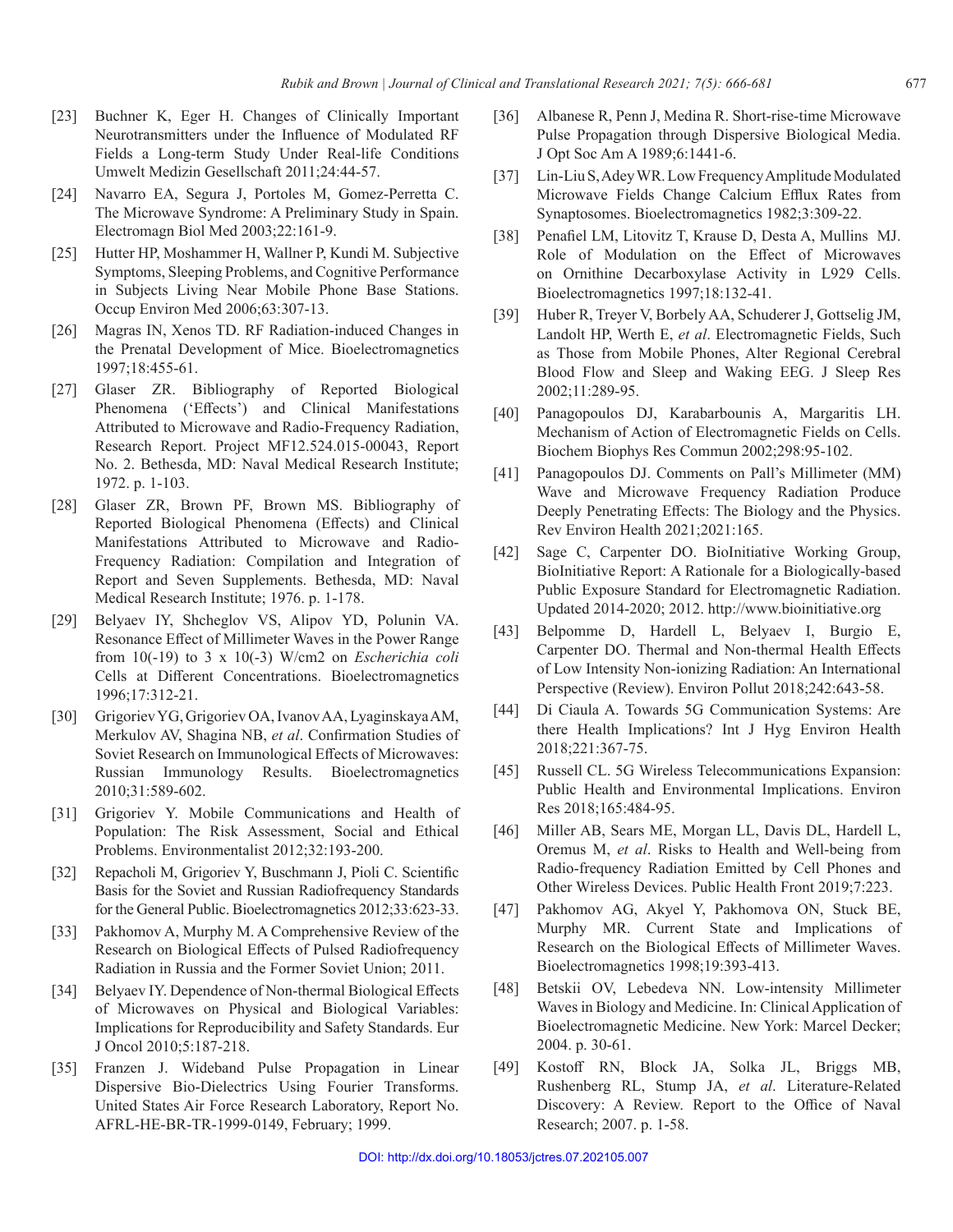- <span id="page-12-0"></span>[50] Havas M. Radiation from Wireless Technology Affects the Blood, Heart, and the Autonomic Nervous System. Rev Environ Health 2013;28:75-84.
- <span id="page-12-1"></span>[51] Rubik B. Does Short-term Exposure to Cell Phone Radiation Affect the Blood? Wise Trad Food Farm Heal Arts 2014;15:19-28.
- <span id="page-12-2"></span>[52] Wagner C, Steffen P, Svetina S. Aggregation of Red Blood Cells: From Rouleaux to Clot Formation. Comput Rendus Phys 2013;14:459-69.
- <span id="page-12-3"></span>[53] Lakhdari N, Tabet B, Boudraham L, Laoussati M, Aissanou S, Beddou L, *et al*. Red Blood Cells Injuries and Hypersegmented Neutrophils in COVID-19 Peripheral. medRxiv 2020;2020:20160101.
- <span id="page-12-4"></span>[54] Lei Y, Zhang J, Schiavon CR, He M, Chen L, Shen H, *et al*. SARS-CoV-2 Spike Protein Impairs Endothelial Function Via Downregulation of ACE2. Circ Res 2021;128:1323-6.
- <span id="page-12-5"></span>[55] Zhang S, Liu Y, Wang X, Yang L, Li H, Wang Y, *et al*. SARS-CoV-2 Binds Platelet ACE2 to Enhance Thrombosis in COVID-19. J Hematol Oncol 2020;13:120.
- <span id="page-12-6"></span>[56] Zalyubovskaya NP. Biological Effect of Millimeter Radiowaves. Vrachebnoye Delo 1977;3:116-9.
- <span id="page-12-7"></span>[57] Zalyubovskaya NP, Kiselev RI. Effects of Radio Waves of a Millimeter Frequency Range on the Body of Man and Animals. Gigiyna I Sanitaria 1978;8:35-9.
- <span id="page-12-8"></span>[58] Wenzhong L, Li H. COVID-19 Attacks the 1-beta Chain of Hemoglobin and Captures the Porphyrin to Inhibit Heme Metabolism. ChemRxiv 2020;2020:26434.
- <span id="page-12-9"></span>[59] Lippi G, Mattiuzzi C. Hemoglobin Value May be Decreased in Patients with Severe Coronavirus Disease 2019. Hematol Transfus Cell Ther 2020;42:116-7.
- <span id="page-12-10"></span>[60] Chen L, Li X, Chen M, Feng Y, Xiong C. The ACE2 Expression in Human Heart Indicates New Potential Mechanism of Heart Injury among Patients Infected with SARS-CoV-2. Cardiovasc Res 2020;116:1097-100.
- <span id="page-12-11"></span>[61] Algassim, AA, Elghazaly AA, Alnahdi AS, Mohammed-Rahim OM, Alanazi AG, Aldhuwayhi NA, *et al*. Prognostic Significance of Hemoglobin Level and Autoimmune Hemolytic Anemia in SARS-CoV-2 Infection. Ann Hematol 2021;100:37-43.
- <span id="page-12-12"></span>[62] Ghahramani S, Tabrizi R, Lankarani KB, Kashani SMA, Rezaei S, Zeidi N, *et al*. Laboratory Features of Severe vs. Non-severe COVID-19 Patients in Asian Populations: A Systematic Review and Meta-analysis. Eur J Med Res 2020;25:30.
- <span id="page-12-13"></span>[63] Cheng L, Li HL, Li C, Liu C, Yan S, Chen H, *et al*. Ferritin in the Coronavirus Disease 2019 (COVIDvirus A Systematic Review and Meta‐etaemati. J Clin Lab Anal 2020;34:e23618.
- <span id="page-12-14"></span>[64] Tobin MJ, Laghi F, Jubran A. Why COVID-19 Silent Hypoxemia is Baffling to Physicians. Am J Respir 2020;202:356-60.
- <span id="page-12-15"></span>[65] Ejigu T, Patel N, Sharma A, Vanjarapu JMR, Nookala V.

Packed Red Blood Cell Transfusion as a Potential Treatment Option in COVID-19 Patients with Hypoxemic Respiratory Failure: ACase Report. Cureus 2020;12:e8398.

- <span id="page-12-16"></span>[66] Varga Z, Flammer AJ, Steiger P, Haberecker M, Andermatt R, Zinkernagel AS, *et al*. Endothelial Cell Infection and Endotheliitis in COVID-19. Lancet 2020;395:1417-8.
- <span id="page-12-17"></span>[67] Betteridge DJ. What is Oxidative Stress? Metabolism 2000;49 2 Suppl 1:3-8.
- <span id="page-12-18"></span>[68] Giamarellos-Bourboulis E, Netea MG, Rovina N, Akinosoglou K, Antoniadou A, Antonakos N, *et al*. Complex Immune Dysregulation in COVID-19 Patients with Severe Respiratory Failure. Cell Host Microbe 2020;27:992-1000.
- <span id="page-12-19"></span>[69] Hadjadj J, Yatim N, Barnabei L, Corneau A, Boussier J, Smith N, *et al*. Impaired Type 1 Interferon Activity and Inflammatory Responses in Severe COVID-19 Patents. Science 2020;369:718-24.
- <span id="page-12-20"></span>[70] Dasdag S, Akdag MZ. The Link between Radiofrequencies Emitted from Wireless Technologies and Oxidative Stress. J Chem Neuroanat 2016;75:85-93.
- <span id="page-12-21"></span>[71] Higashi Y, Noma K, Yoshizumi M, Kihara Y. Endothelial Function and Oxidative Stress in Cardiovascular Diseases. Circ J 2009;73:411-8.
- <span id="page-12-22"></span>[72] Polonikov A. Endogenous Deficiency of Glutathione as the Most Likely Cause of Serious Manifestations and Death in COVID-19 Patients. ACS Infect Dis 2020;6:1558-62.
- <span id="page-12-23"></span>[73] Guloyan V, Oganesian B, Baghdasaryan N, Yeh C, Singh M, Guilford F, *et al*. Glutathione Supplementation as an Adjunctive Therapy in COVID-19. Antioxidants (Basel, Switzerland) 2020;9:914.
- <span id="page-12-24"></span>[74] Marushchak M, Maksiv K, Krynytska I, Dutchak O, Behosh N. The Severity of Oxidative Stress in Comorbid Chronic Obstructive Pulmonary Disease (COPD) and Hypertension: Does it Depend on ACE and AGT Gene Polymorphisms? J Med Life 2019;12:426-34.
- <span id="page-12-25"></span>[75] Choromanska B, Mysiliwiec P, Luba M, Wojskowicz P, Mysliwiec H, Choromanska K, *et al*. The Impact of Hypertension and Metabolic Syndrome on Nitrosative Stress and Glutathione Metabolism in Patients with Morbid Obesity. Oxid Med Cell Longev 2020;2020:1057570.
- <span id="page-12-26"></span>[76] Lutchmansingh FK, Hsu JW, Bennett FI, Badaloo AV, Mcfarlane-Anderson N, Gordon-Strachan GM, *et al*. Glutathione Metabolism in Type 2 Diabetes and its Relationship with Microvascular Complications and Glycemia. PLoS One 2018;13:e0198626.
- <span id="page-12-27"></span>[77] Horowitz RI, Freeman PR, Bruzzese J. Efficacy of Glutathione Therapy in Relieving Dyspnea Associated with COVID-19 Pneumonia: A Report of 2 Cases. Respir Med 2020;30:101063.
- <span id="page-12-28"></span>[78] Peraica M, Marijanovic AM, Flajs D, Domijan AM, Gajski G, Garaj-Vrhovac G. Oxidative Stress in Workers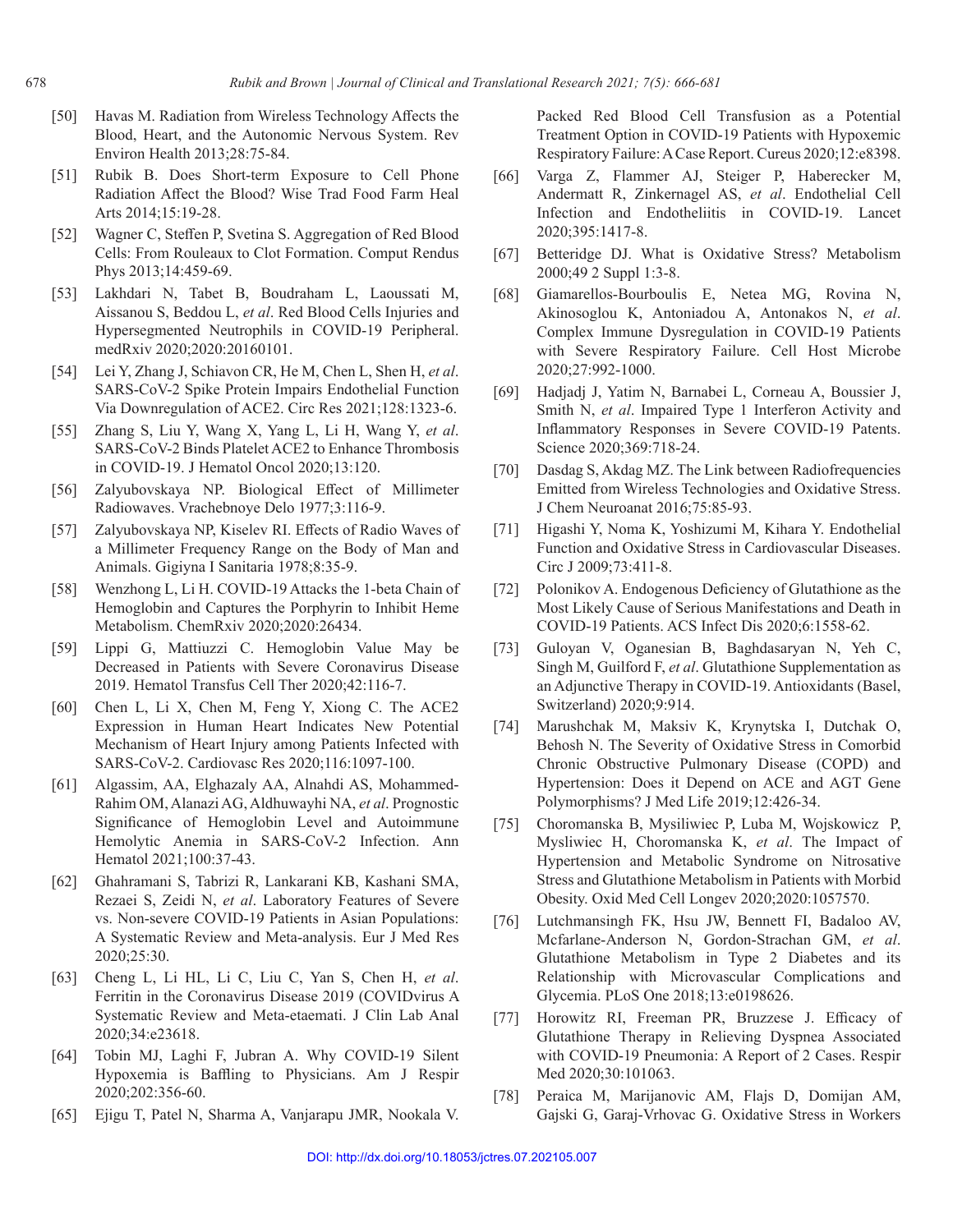Occupationally Exposed to Microwave Radiation. Toxicol Lett 2008;180:38-9.

- <span id="page-13-0"></span>[79] Garaj-Vrhovac V, Gajski G, Pazanin S, Sarolic A, Domijan D, Flajs D, *et al*. Assessment of Cytogenetic Damage and Oxidative Stress in Personnel Occupationally Exposed to the Pulsed Microwave Radiation of Marine Radar Equipment. Int J Hyg Environ Health 2011;214:59-65.
- <span id="page-13-1"></span>[80] Zothansiama, Zosangzuali M, Lalramdinpuii M, JagetiaGC. Impact of Radiofrequency Radiation on DNA Damage and Antioxidants in Peripheral Blood Lymphocytes of Humans Residing in the Vicinity of Mobile Phone Base Stations. Electromagn Biol Med 2017;36:295-305.
- <span id="page-13-2"></span>[81] Moustafa YM, Moustafa RM, Belacy A, Abou-El-Ela SH, Ali FM. Effects of Acute Exposure to the Radiofrequency Fields of Cellular Phones on Plasma Lipid Peroxide and Anti-oxidase Activities in Human Erythrocytes. J Pharm Biomed Anal 2001;26:605-8.
- <span id="page-13-3"></span>[82] Hassan NS, Rafaat BM, Aziz SW. Modulatory Role of Grape Seed Extract on Erythrocyte Hemolysis and Oxidative Stress Induced by Microwave Radiation in Rats. Int J Integr Biol 2010;10:106-11.
- <span id="page-13-4"></span>[83] Yurekli AI, Ozkan M, Kalkan T, Saybasili H, Tuncel H, Atukeren P, *et al*. GSM Base Station Electromagnetic Radiation and Oxidative Stress in Rats. Electromagn Biol Med 2006;25:177-88.
- <span id="page-13-5"></span>[84] Dasdag S, Bilgin HM, Akdag MZ, Celik H, Aksen F. Effect of Long-term Mobile Phone Exposure on Oxidativeantioxidative Processes and Nitric Oxide in Rats. Biotechnol Biotechnol Equip 2008;22:992-7.
- <span id="page-13-6"></span>[85] Alkis ME, Akdag MZ, Dasdag S. Effects of low-intensity Microwave Radiation on Oxidant‐antioxidant Parameters and DNA Damage in the Liver of rats. Bioelectromagnetics 2021;42:76-85.
- <span id="page-13-7"></span>[86] Loscalzo J. Oxidant Stress: A Key Determinant of Atherothrombosis. Biochem Soc Trans 2003;31:1059-61.
- <span id="page-13-8"></span>[87] Tang N, Li D, Wang X, Sun Z. Abnormal Coagulation Parameters are Associated with Poor Prognosis in Patients with Novel Coronavirus Pneumonia. J Thromb Haemost 2020;18:844-7.
- <span id="page-13-9"></span>[88] Klok FA, Kruip MJ, Van der Meer NJ, Arbous MS, Gommers DA, Kant KM, *et al*. Incidence of Thrombotic Complications in Critically ill ICU Patients with COVID-19. Thromb Res 2020;191:145-7.
- <span id="page-13-10"></span>[89] Zaim S, Chong JH, Sankaranarayanan V, Harky A. COVID-19 and Multi-Organ Response. Curr Probl Cardiol 2020;2020:100618.
- <span id="page-13-11"></span>[90] Yaghi S, Ishida K, Torres J, Mac Grory B, Raz E, Humbert K, *et al*. SARS-CoV-2 and Stroke in a New York Healthcare System. Stroke 2020;51:2002-11.
- <span id="page-13-12"></span>[91] Bandara P, Weller S. Cardiovascular Disease: Time to Identify Emerging Environmental Risk Factors. Eur J Prev Cardiol 2017;24:1819-23.
- <span id="page-13-13"></span>[92] Esmekaya MA, Ozer C, Seyhan N. 900 MHz Pulsemodulated Radiofrequency Radiation Induces Oxidative Stress on Heart, Lung, Testis, and Liver Tissues. Gen Physiol Biophys 2011;30:84-9.
- <span id="page-13-14"></span>[93] Cao X. COVID-19: Immunopathology and its Implications for Therapy. Nat Rev Immunol 2020;20:269-70.
- <span id="page-13-15"></span>[94] Qin C, Zhou L, Hu Z, Zhang S, Yang S, Tao Y, *et al*. Dysregulation of Immune Response in Patients with Coronavirus 2019 (COVID-19) in Wuhan, China. Clin Infect Dis 2020;71:762-8.
- <span id="page-13-16"></span>[95] McRee DI. Soviet and Eastern European Research on Biological Effects of Microwave Radiation. Proc IEEE 1980;68:84-91.
- <span id="page-13-17"></span>[96] Baranski S. Effect of Chronic Microwave Irradiation on the Blood Forming System of Guinea Pigs and Rabbits. Aerosp Med 1971;42:1196-9.
- <span id="page-13-18"></span>[97] Nageswari KS, Sarma KR, Rajvanshi VS, Sharan R, Sharma M, Barathwal V, *et al*. Effect of Chronic Microwave Radiation on T Cell-mediated Immunity in the Rabbit. Int 1991;35:92-7.
- <span id="page-13-19"></span>[98] Adang D, Remacle C, Vander Vorst A. Results of a Longterm Low-level Microwave Exposure of Rats. IEEE Trans Microw Theory Tech 2009;57:2488-97.
- <span id="page-13-20"></span>[99] McRee DI, Faith R, McConnell EE, Guy AW. Longterm 2450-MHz cw Microwave Irradiation of Rabbits: Evaluation of Hematological and Immunological Effects. J Microw Power Electromagn Energy 1980;15:45-52.
- <span id="page-13-21"></span>[100] Johansson O. Disturbance of the Immune System by Electromagnetic Fields a Potentially Underlying Cause for Cellular Damage and Tissue Repair Reduction which Could Lead to Disease and Impairment. Pathophysiology 2009;16:157-77.
- <span id="page-13-22"></span>[101] Szmigielski S. Reaction of the Immune System to Lowlevel RF/MW Exposures. Sci Total Environ 2013;454- 455:393-400.
- <span id="page-13-23"></span>[102] Zhou F, Ting Y, Du R, Fan G, Liu Y, Liu Z, *et al.* Clinical Course and Risk Factors for Mortality of Adult Inpatients with COVID-19 in Wuhan, China: A Retrospective Cohort Study. Lancet 2020;395:1054-62.
- <span id="page-13-24"></span>[103] Yang M. Cell Pyroptosis, a Potential Pathogenic Mechanism of 2019-nCoV Infection. ScienceOpen; 2020.
- <span id="page-13-25"></span>[104] Upadhyay J, Tiwari N, Ansari MN. Role of Inflammatory Markers in Corona Virus Disease (COVID-19) Patients: A Review. Exp Biol Med 2020;245:1368-75.
- <span id="page-13-26"></span>[105] Shandala MG, Rudnev MI, Vinogradov GK, Belonoshko NC, Goncharova NM. Immunological and hematological effects of microwaves at low power densities. In: Proceedings of International Union of Radio Science Symposium on Biological Effects of Electromagnetic Waves Vol. 84. Airlie, VA; 1977.
- <span id="page-13-27"></span>[106] Grigoriev YG, Ivanov AA, Lyaginskaya AM, Merkulov AV, Stepanov VS, Shagina NB. Autoimmune Processes after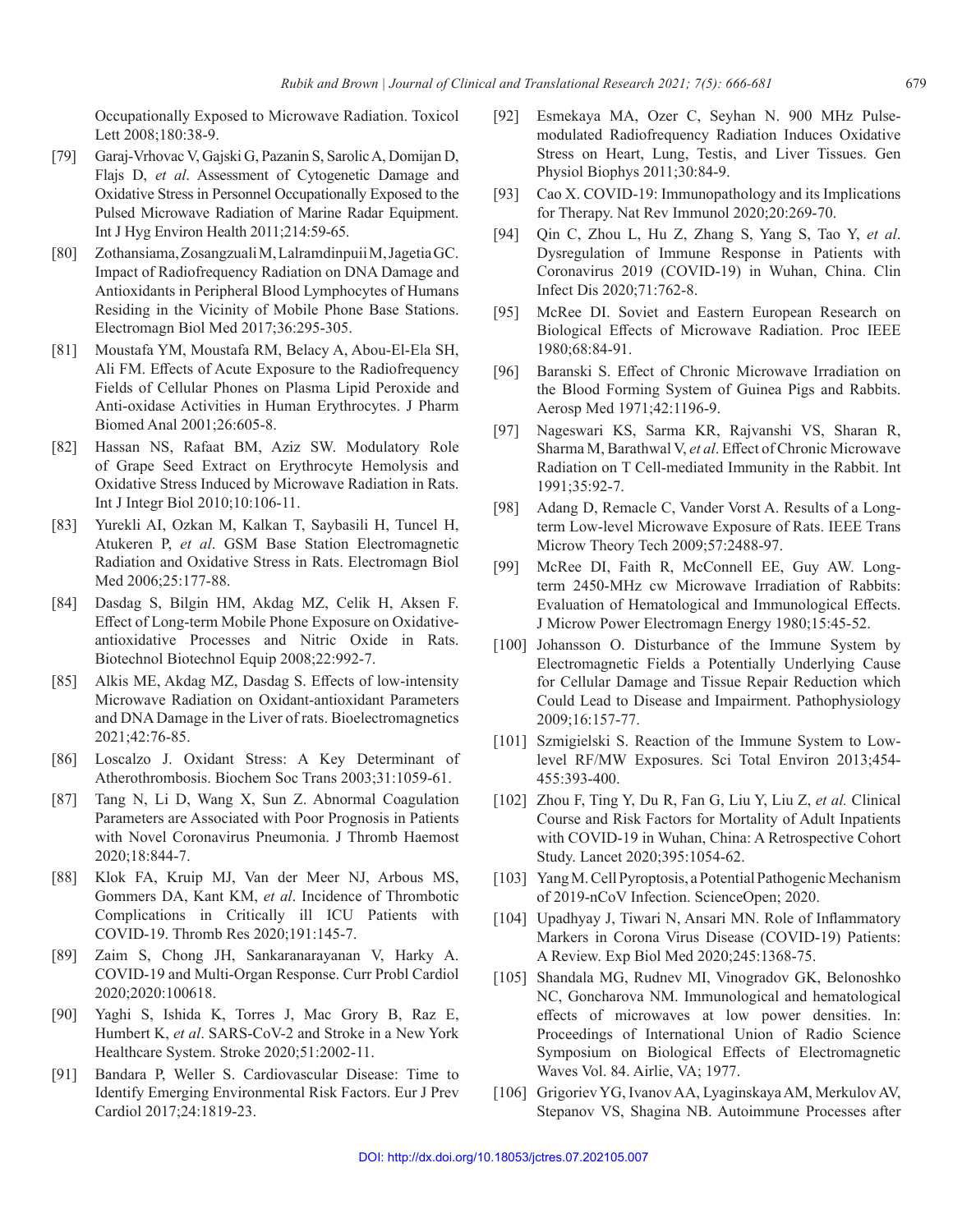Long-term Low-level Exposure to Electromagnetic Fields (Experimental Results). Part I. Mobile Communications and Changes in Electromagnetic Conditions for the Population. Need for Additional Substantiation of Existing Hygienic Standards. Biophysics 2010;551041-5.

- <span id="page-14-0"></span>[107] Grigoriev YG. Evidence for Effects on the Immune System. Immune System and EMF RF. Bioinitiative Rep 2012;8:1-24.
- <span id="page-14-1"></span>[108] Szabo I, Rojavin MA, Rogers, TJ, Ziskin MC. Reactions of Keratinocytes to *In Vitro* Millimeter Wave Exposure. Bioelectromagnetics 2001;22:358-64.
- <span id="page-14-2"></span>[109] Makar V, Logani M, Szabo I, Ziskin M. Effect of Millimeter Waves on Cyclophosphamide Induced Suppression of T Cell Functions. Bioelectromagnetics 2003;24:356-65.
- <span id="page-14-3"></span>[110] Walleczek J. Electromagnetic Field Effects on Cells of the Immune System: The Role of Calcium Signaling. FASEB J 1992;6:3177-85.
- <span id="page-14-4"></span>[111] Panagopoulos DJ, Messini N, Karabarbounis A, Filippetis AL, Margaritis LH. A Mechanism for Action of Oscillating Electric Fields on Cells. Biochem Biophys Res Commun 2000;272:634-40.
- <span id="page-14-5"></span>[112] Pall ML. Electromagnetic Fields Act Via Activation of Voltage-gated Calcium Channels to Produce Beneficial or Adverse Effects. J Cell Mol Med 2013;17:958-65.
- <span id="page-14-6"></span>[113] Chen X, Cao R, Zhong W. Host Calcium Channels and Pumps in Viral Infections. Cells 2019;9:94.
- <span id="page-14-7"></span>[114] Solaimanzadeh I. Nifedipine and Amlodipine are Associated with Improved Mortality and Decreased Risk for Intubation and Mechanical Ventilation in Elderly Patients Hospitalized for COVID-19. Cureus 2020;12:e8069.
- <span id="page-14-8"></span>[115] Straus MR, Bidon M, Tang T, Whittaker GR, Daniel S. FDA Approved Calcium Channel Blockers Inhibit SARS-CoV-2 Infectivity in Epithelial Lung Cells. BioRxiv 2020;2020:214577.
- <span id="page-14-9"></span>[116] Sen CK, Roy S, Packer L. Involvement of Intracellular Ca2+ in Oxidant-Induced NF-κB Activation. FEBS Lett 1996;385:58-62.
- <span id="page-14-10"></span>[117] Do LA, Anderson J, Mulholland EK, Licciardi PV. Can Data from Paediatric Cohorts Solve the COVID-19 Puzzle? PLoS Pathog 2020;16:e1008798.
- <span id="page-14-11"></span>[118] Atri D, Siddiqi HK, Lang JP, Nauffal V, Morrow DA, Bohula EA. COVID-19 for the Cardiologist: Basic Virology, Epidemiology, Cardiac Manifestations, and Potential Therapeutic Strategies. JACC Back Transl Sci 2020;5:518-36.
- <span id="page-14-12"></span>[119] Dherange P, Lang J, Qian P, Oberfeld B, Sauer WH, Koplan B, *et al*. Arrhythmias and COVID-19: A Review. JACC Clin Electrophysiol 2020;6:1193-204.
- <span id="page-14-13"></span>[120] Colon CM, Barrios JG, Chiles JW, McElwee SK, Russell DW, Maddox WR, *et al*. Atrial Arrhythmias in COVID-19 Patients. JACC Clin Electrophysiol 2020;6:1189-90.
- <span id="page-14-14"></span>[121] Gökmen N, Erdem S, Toker KA, Ocmen E, Ozkure A. Analyzing Exposures to Electromagnetic Fields in

an Intensive Care Unit. Turk J Anaesthesiol Reanim 2016;44:236-40.

- <span id="page-14-15"></span>[122] Sandoval Y, Januzzi JL, Jaffe AS. Cardiac Troponin for Assessment of Myocardial Injury in COVID-19. J Am Coll Cardiol 2020;76:1244-58.
- <span id="page-14-16"></span>[123] Dodge CH. Clinical and Hygienic Aspects of Exposure to Electromagnetic Fields. Biological Effects and Health Implications of Microwave Radiation. A Review of the Soviet and Eastern European Literature. In: Symposium Proceedings, Richmond, VA 1969 Sep 17.
- <span id="page-14-17"></span>[124] Jauchem JR. Exposure to Extremely Low Frequency Electromagnetic Fields and Radiofrequency Radiation: Cardiovascular Effects in Humans. Int Arch Occup Environ Health 1997;70:9-21.
- <span id="page-14-18"></span>[125] Black DR, Heynick LN. Radiofrequency Effects on Blood Cells, Cardiac, Endocrine, and Immunological Functions. Bioelectromagnetics 2003;6:S187-95.
- <span id="page-14-19"></span>[126] Havas M, Marrongelle J, Pollner B, Kelley E, Rees CRG, Tully L. Provocation Study Using Heart Rate Variability Shows Microwave Radiation from 2.4GHz Cordless Phone Affects Autonomic Nervous System. Eur J Oncol Library 2010;5:271-98.
- <span id="page-14-20"></span>[127] Saili L, Hanini A, Smirani C, Azzouz I, Sakly M, Abdelmelek H, *et al*. Effects of Acute Exposure to WIFI Signals (2.45GHz) on Heart Variability and Blood Pressure in Albino Rabbits. Environ Toxicol Pharmacol 2015;40:600-5.
- <span id="page-14-21"></span>[128] Cleary SF. Biological Effects and Health Implications of Microwave Radiation. A Review of the Soviet and Eastern European Literature. In: Symposium Proceedings, Richmond, VA 1969 Sep 17. BRH/DBE Report No. 70-2; 1970.
- <span id="page-14-22"></span>[129] Fiasca F, Minelli M, Maio D, Minelli M, Vergallo I, Necozione S, *et al*. Associations between COVID-19 Incidence Rates and the Exposure to PM2.5 and  $NO_2$ : A Nationwide Observational Study in Italy. Int J Environ Res Public Health 2020;17:9318.
- <span id="page-14-23"></span>[130] Hoyt JR, Langwig KE, Sun K, Parise KL, Li A, Wang Y, *et al*. Environmental Reservoir Dynamics Predict Global Infection Patterns and Population Impacts for the Fungal Disease White-nose Syndrome. PNAS 2020;117:7255-62.
- <span id="page-14-24"></span>[131] Federal Communications Commission (FCC). Guidelines for Evaluating the Environmental Effects of Radiofrequency Radiation. FCC96-326; ET Docket No. 93-62; 1996.
- <span id="page-14-25"></span>[132] Belyaev I, Dean A, Eger H, Hubmann G, Jandrisovits R, Kern M, *et al*. EUROPAEM EMF Guideline 2016 for the Prevention, Diagnosis and Treatment of EMF-related Health Problems and Illnesses. Rev Environ Health 2016;31:363-97.
- <span id="page-14-26"></span>[133] Huss A, Egger M, Hug K, Huwiler-Muntener K, Roosli M. Source of Funding and Results of Studies of Health Effects of Mobile Phone Use: Systematic Review of Experimental Studies. Environ Health Perspect 2007;115:14.